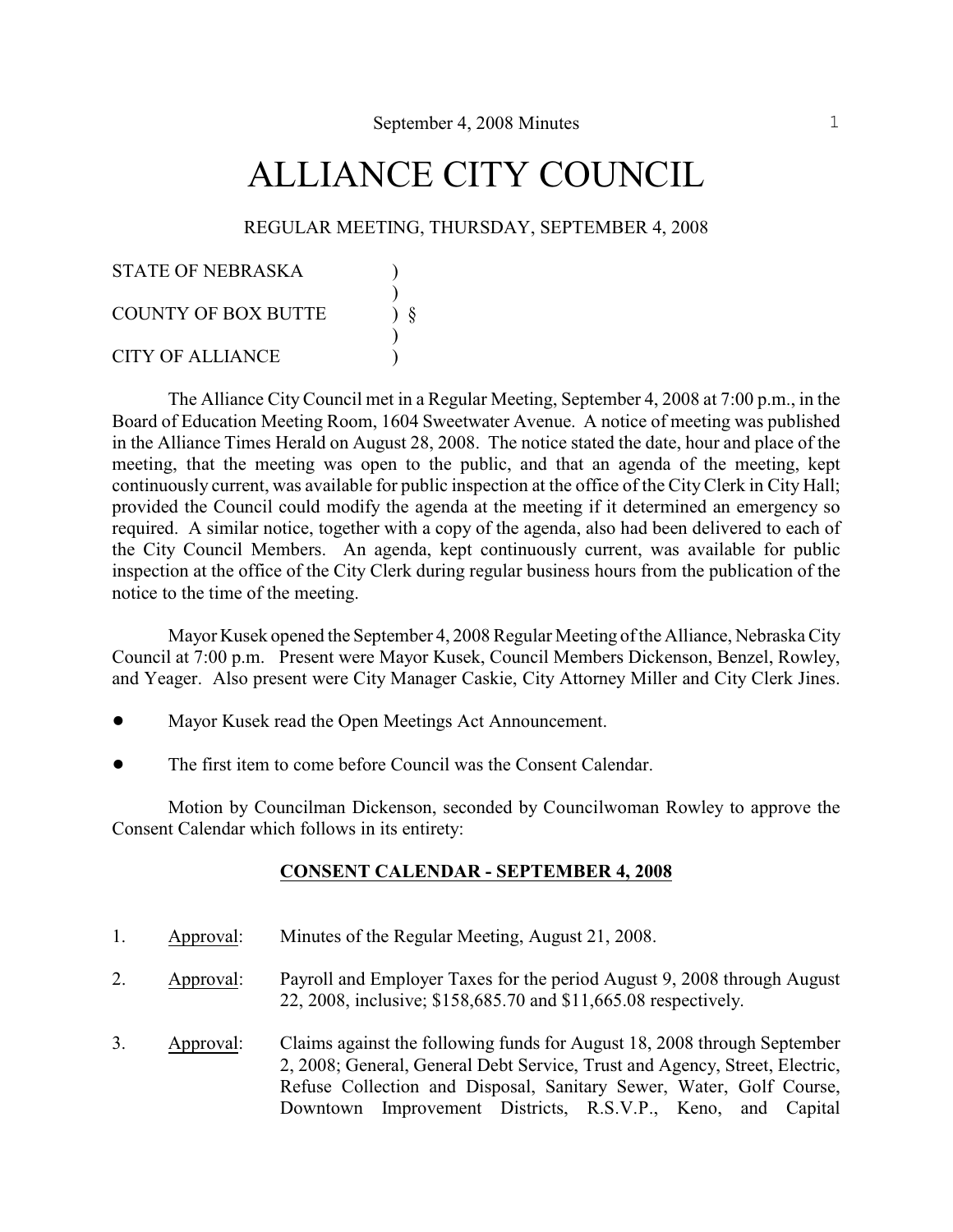Improvement: \$865,815.12.

- 4. Approval: Resolution No. 08-88 authorizing the transfer \$5,000.00 from the Airport Capital Outlay-Machine and Equipment and \$8,405.00 from Airport System Contingency and reallocate \$11,200.00 to Airport Building Structure for improvements to the Airport Lobby and Restrooms and \$2,200.00 to Airport Other Machine and Equipment for a 240 volt air compressor for the maintenance building.
- 5. Approval: Resolution No. 08-89 authorizing the transfer of \$20,000.00 from the Streets Capital Outlay-Vehicles and \$3,205.00 from the Street System Contingency and reallocate  $$2,550.00$  to asphalt for millings on West  $6<sup>th</sup>$  Street;  $$3,655.00$ to Downtown Alley Replace for the damaged section of alley in the 100 block between Box Butte and Niobrara Avenues; and \$17,000.00 for additional work on the  $9<sup>th</sup>$  Street Parking project.

NOTE:City Manager Caskie has reviewed these expenditures and to the best of her knowledge confirms that they are within budgeted appropriations to this point in the fiscal year.

Mayor Kusek questioned the transfer of Airport Funds. City Manager Caskie explained money was budgeted for equipment that is no longer needed and a proposal has been made to expend the funds for upgrades in the Terminal Building lobby and restroom as well as an air compressor for the maintenance building. Public Facilities Director Eric Lenz described the Airport improvements and Street improvements. Councilman Yeager asked to see engineering costs of the  $9<sup>th</sup> Street Parking project prior to expanding additional funds for the project. City Manager Cashie$ advised Council that she would obtain cost estimates and plans for the parking project from Peltz Construction.

Motion by Mayor Kusek, seconded by Councilwoman Rowley to delete the expenditure of \$17,000.00 for additional work on the  $9<sup>th</sup>$  Street Parking project.

Roll call vote with the following results:

Voting Aye: Kusek, Dickenson, Benzel, Rowley, Yeager.

Voting Nay: None.

Motion carried.

Councilman Yeager questioned a charge to M.C. Schaff for engineering fees for the Chip Seal project in Lakefield. Mr. Lenz advised Council that M.C. Schaff provided the Construction Management of both the Chip Seal and theCrack Repair projects. Mayor Kusek questioned a refund of Permit Fees in the amount of \$4,306.40 and was advised that the party is in the process of revamping his building design. Councilwoman Rowley questioned a charge on City Manager Caskie's credit card for meals. The charge was to provide a working dinner for Olsson Associates.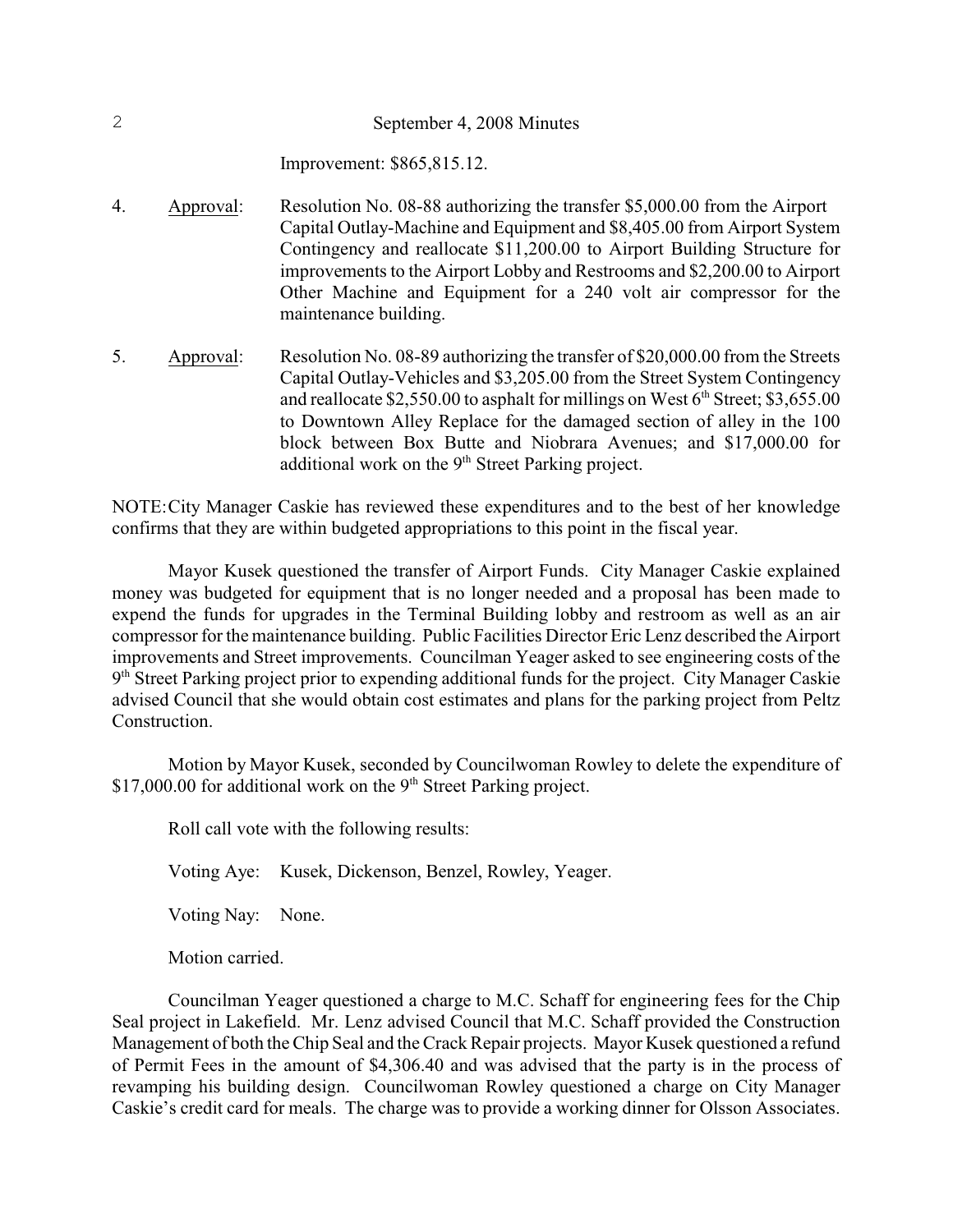Roll call vote on the amended Consent Calendar with the following results:

Voting Aye: Kusek, Dickenson, Benzel, Rowley, Yeager.

Voting Nay: None.

Motion carried.

• The next item on Council's agenda was the presentation of two proclamations.

Mayor Kusek read the proclamation for STEPtember month which follows in its entirety:

### **PROCLAMATION**

Whereas, Nearly two out of three Americans are now overweight or obese; and

Whereas, The percentage of young people who are overweight has more than tripled since 1980; and

- Whereas, Obesity significantly increases the risk of serious chronic diseases such as diabetes, heart disease and some cancers; and
- Whereas, In 2000, the estimated annual cost of obesity in the United States about \$117 billion; and
- Whereas, Despite the proven benefits of physical activity, more than 50% of American adults do not get enough physical activity to provide health benefits; and .
- Whereas, According to the Institute of Medicine, in 1969, an average of 48 percent of all students and 90 percent living no more than a mile away walked to bicycled to school. In 1999, only 19 percent of children walked to or from school and 6 percent rode bicycles to school; and
- Whereas, According to the US Surgeon General, as policy makers and health professionals, we must embrace small steps toward coordinated policy and environmental changes that will help American live longer, better, healthier lives; and
- Whereas, Achieving energy balance; balancing amount calories eaten with calories burned through physical activity each day is the best way to prevent weight gain; and
- Whereas, Community commitment toward creating policies and environments that provide opportunities for people to enjoy physical activity and make healthy eating choices on a regular basis is essential for effective, lasting change; and
- Whereas, Teachers, parents, business leaders, and others across the nation are joining together with America on the Move and YMCAs nationwide and here in our state of Nebraska to make these positive changes in their communities; and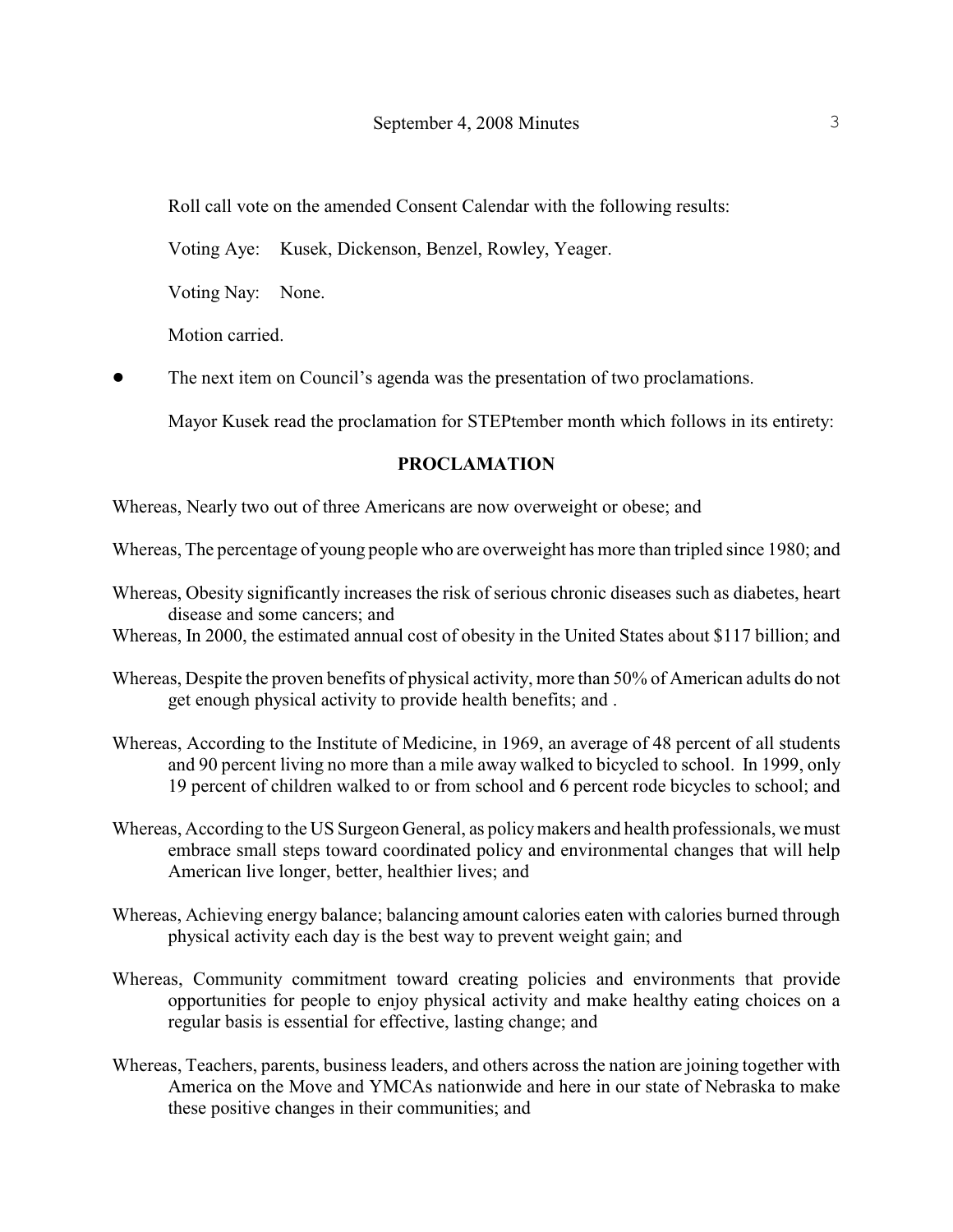NOW, THEREFORE, on behalf of the members of the City Council of the City of Alliance, I do hereby proclaim the month of September to be

#### **STEPtember**

- And ask everyone to make two simple changes; move a little more by taking an extra 2000 steps and eat wisely by consuming 100 fewer calories.
- IN WITNESS THEREOF, I have hereunto set my hand this  $4<sup>th</sup>$  day of September in the year of the Lord Two Thousand and Eight.

The proclamation was presented to YMCA Executive Director Brenda McDonald, Tony Amil and Tammy Royce.

Councilwoman Rowley read the proclamation for ResourceConservation and Development Week which follows in its entirety:

### **RESOURCE CONSERVATION & DEVELOPMENT WEEK**

- WHEREAS, Resource Conservation & Development Councils have contributed countless hours of community service to help people care for and protect their natural resources in a way that has improved the area's economy, environment, and living standards since 1970; and
- WHEREAS, The Panhandle RC&D Council, through its providing a way for people to work together to plan and carry out activities that have made our area a better place to live;
- NOW, THEREFORE, on behalf of the Alliance City Council I hereby proclaim the week of September 21, 2008 to be

# **"RESOURCE CONSERVATION & DEVELOPMENT WEEK"**

- In Alliance to recognize the fact that during this week, across the nation, Resource Conservation & Development Councils are performing community service projects to improve their communities.
- AND FURTHER, I congratulate the Resource Conservation & Development Councils for its continued success in brightening the future of our communities by bringing together diverse groups of local volunteers to strengthen the spirit of community service in our area, not only this week, but throughout the year.
- IN WITNESS WHEREOF, I have hereunto set my hand and cause the Great Seal of the City of Alliance to be affixed this 4<sup>th</sup> day of September in the year of our Lord, two thousand and eight.

The proclamation will be sent to the Panhandle Resource Conservation  $\&$  Development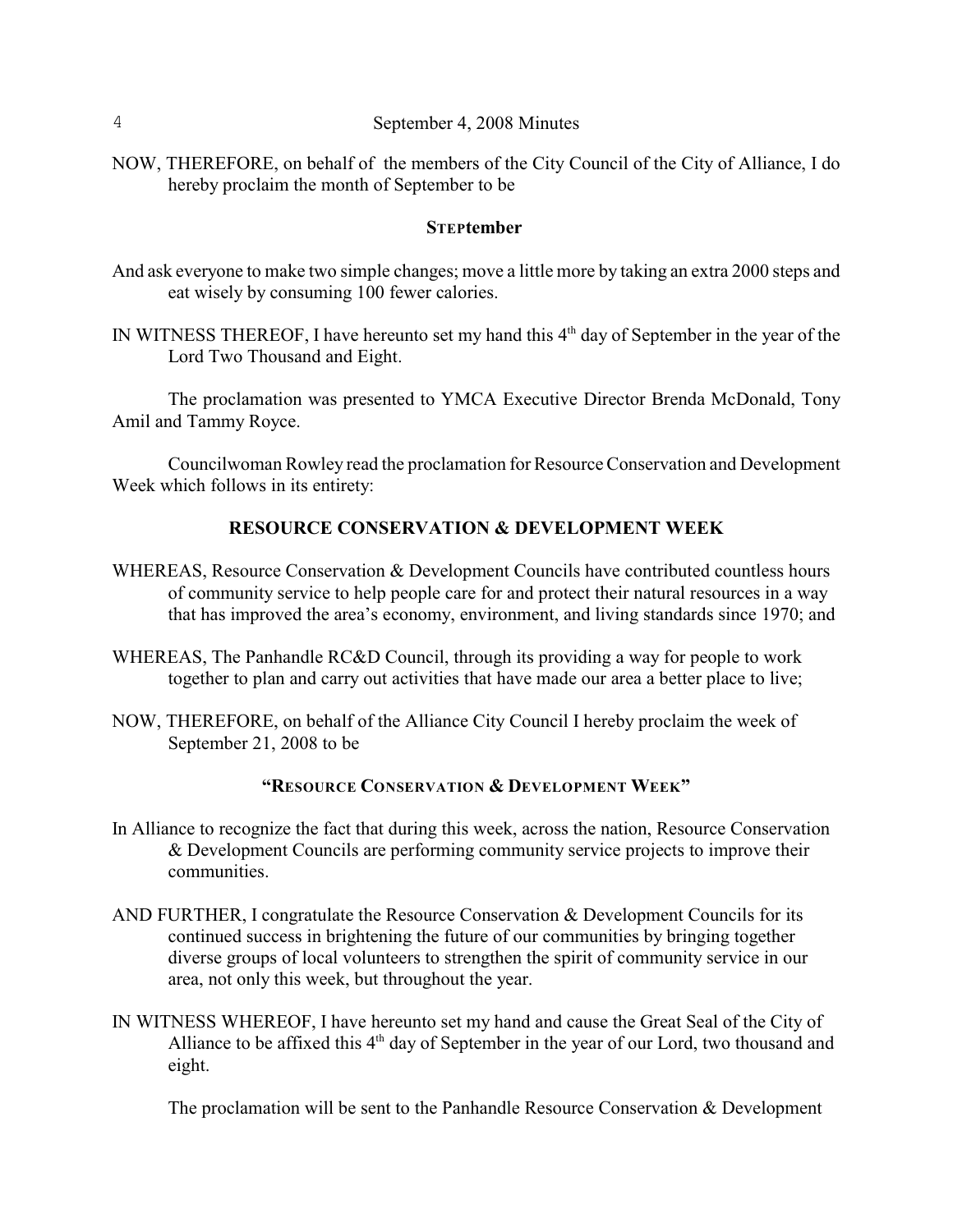office in Scottsbluff, NE.

• The next item for Council's consideration was Ordinance No. 2624 which will establish an Occupation Tax for Hotel Companies.

Motion by Councilman Dickenson, seconded by CouncilmanYeager to approve Ordinance No. 2624 on first reading. City Clerk Jines read the ordinance by title which follows in its entirety:

### **ORDINANCE NO. 2624**

AN ORDINANCE OF THE CITY OF ALLIANCE, NEBRASKA, CREATING CHAPTER 2 ARTICLE 12 AND ESTABLISHING THE METHOD FOR CALCULATING THE OCCUPATION TAX FOR COMPANIES WHO OPERATE A HOTEL, AND CREATING AN ENFORCEMENT AND REPORTING SYSTEM FOR HOTEL COMPANY OCCUPATION TAXES AND RATES; PROVIDES FOR AN EFFECTIVE DATE; REPEALS ORDINANCE IN CONFLICT.

SECTION 1. Hotel companies provide lodging services to people within the City of Alliance.

SECTION 2. The City of Alliance has decided to impose an occupation tax on the hotel companies, without regard to the type of business entity that operates the hotel services in the City of Alliance.

SECTION 3. The Alliance Municipal Code at Chapter 2 shall be amended to include the addition of Article 12, as follows:

### CHAPTER 2 ARTICLE 12

### HOTEL COMPANIES OCCUPATION TAX

### 2-1201. OCCUPATION TAX; REQUIREMENT TO PAY.

An occupation tax is hereby levied and imposed on every person or business entity who engages in the business of operating a hotel for revenue in the City of Alliance. All hotel companies doing business in the City are required to pay an occupation tax as set forth herein.

2-1202. HOTEL ACCOMMODATIONS.

Each person engaged in the business of operating a hotel in the City shall pay an occupation tax in the amount of two percent (2%) of the basic rental rates charged per occupied room per night.

2-1203. HOTEL DEFINED.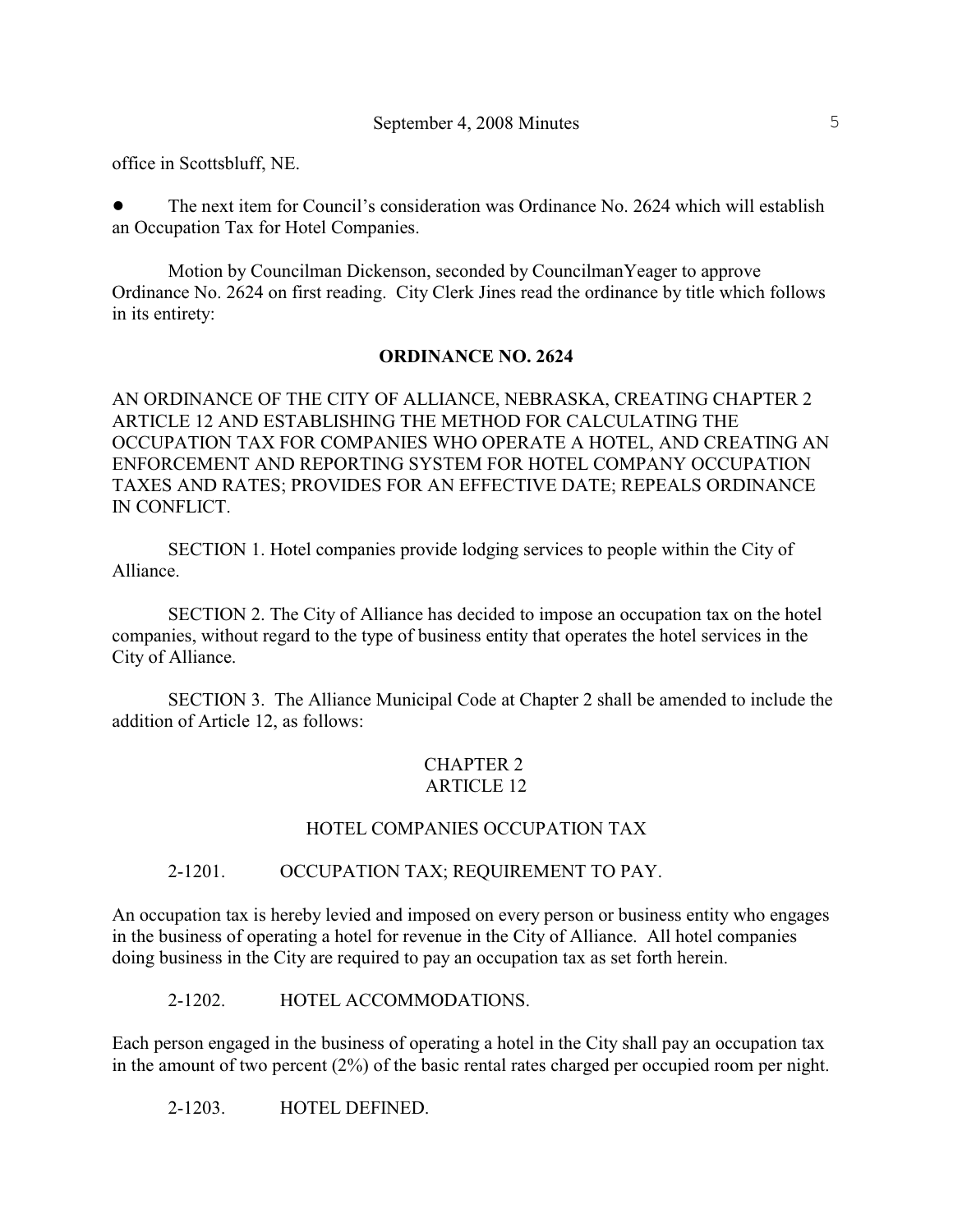Hotel shall mean any facility in which the public may, for a consideration, obtain sleeping accommodations in any space ordinarily used for accommodations. The term shall include hotels, motels, bed and breakfast accommodations, tourist hotels, campgrounds, courts, lodging houses, inns and nonprofit hotels; but "hotel" shall not be defined so as to include hospitals, sanitariums, nursing homes, chronic care centers, dormitories, or facilities operated by an educational institution and regularly used to house students.

# 2-1204. OCCUPIED ROOM, DEFINED; EXCEPTIONS.

- A. Occupied room shall mean any space ordinarily used for sleeping accommodations and for which any occupant has, for consideration, obtained the use or possession, or the right to use or possess, for a period not to exceed thirty (30) continuous days. The term shall include camping space, trailer space or recreational vehicle space. The term does not include a function room such as a ballroom, banquet room, reception room, or meeting room, provided it is not used as temporary sleeping accommodations.
- B. The term "occupied room" shall not mean, and no tax imposed by this article shall be measured by or collected for:
	- 1. Complimentary or other sleeping accommodations for which no consideration is charged;
	- 2. Sleeping accommodations for which the consideration is paid by a person not subject to the sales and use tax imposed by the Nebraska Revenue Act of 1967, as it is amended from time to time; or
	- 3. Sleeping accommodations leased by an employer for use by its employees when a specific room is the subject of the lease, the lease extends for more than thirty (30) consecutive days, and consideration is actually paid for use during at least thirty (30) consecutive days.
- 2-1205. COLLECTION.

The tax imposed by this article shall be collected by the hotel operator from the occupant of each room to which the tax applies. The tax may be shown as an add-on to the charge for occupancy of the rooms and shall be collectible at the time the lodging is furnished, regardless of when the charge for the occupancy is paid. The operator shall remain responsible for payment of all taxes imposed whether or not the taxes are actually collected from the guests.

2-1206. RECORDS.

It shall be unlawful for any hotel operator subject to this article to fail to maintain or fail to make available to the City, upon seventy-two (72) hours notice, written records accurately and completely evidencing the number of rooms occupied, the dates the rooms are occupied, the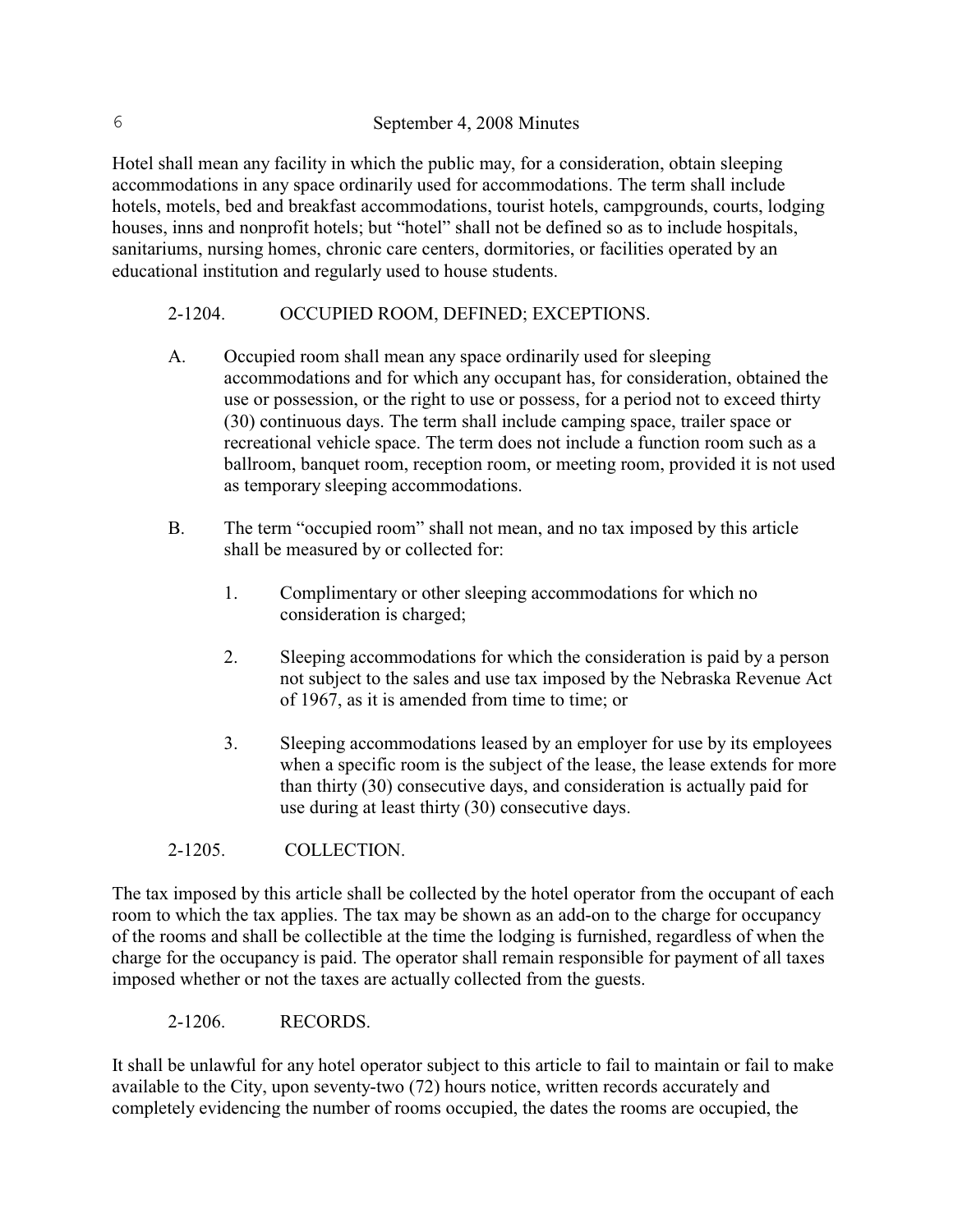amount of occupation tax due or paid under this article, and such other information as is required by the Director of Finance and Administration. Such records shall be maintained for a period of three (3) years after the occupation tax is due.

2-1207. DUE DATE.

Notwithstanding any contrary provision of this chapter, the tax imposed by this article shall be due and payable on the first day of each calendar month next succeeding the month during which the room was occupied. All taxes not paid by the twenty-fifth day of the month in which they are due and payable shall be deemed to be delinquent. The operator shall be assessed a penalty of ten percent (10%) on all delinquent amounts as well as interest of one percent (1%) per month or fraction thereof from the first of the month in which such tax becomes due and payable until the date of payment.

2-1208. REVENUE MEASURE.

The provisions of this Section are enacted solely as a revenue measure of the City.

2-1209. INTENT.

It is the intent of the City Council that a portion of the revenue generated by the occupation tax imposed by this Article shall be appropriated annually to fund the purposes set forth at Neb. Rev. Stat. §13-315 and to fund the operation of the Knight Museum and Sandhills Center.

2-1210. PENALTY.

Any person, partnership, firm or corporation violating any of the provisions of Sections 2-1201 through 2-1207 shall be deemed guilty of a misdemeanor and, upon conviction, shall be punished in accordance with Section 12-101 of this Code. Each distinct act or violation of the terms of Sections 2-1201 through 2-1207shall constitute a separate offense.

SECTION 4. The calculation of the amount of occupation tax due under Sections 2-1201 and 2-1202 of this ordinance as amended shall commence  $\qquad \qquad$ , 2008.

SECTION 5. That any other ordinance or section passed and approved prior to the passage, approval, and publication or posting of this ordinance and in conflict with the provisions is herewith repealed.

SECTION 6. This ordinance shall take effect and be in full force from and after its passage, approval and publication or posting as required by law.

Councilwoman Rowley inquired as to the amount the Occupation Tax is projected to generate. City Manager Caskie advised Council that it is estimated to generate \$50,000.00 in revenue which will be used in part for advertising local amenities that will attract tourists. The remainder of the tax could be used to offset the operating expense of the Knight Museum and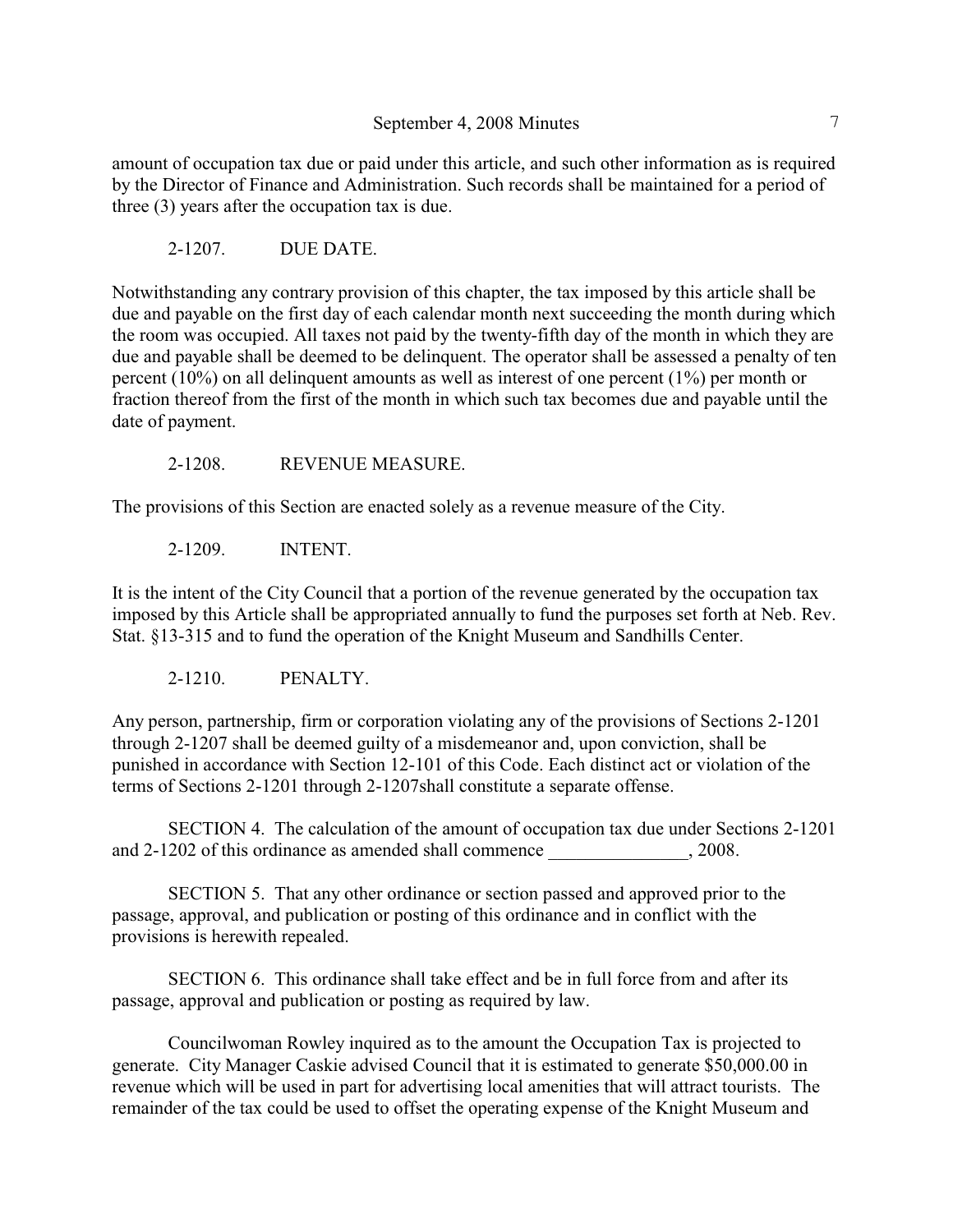Sandhills Center.

Marge Turek, 941 CR 70, Hemingford, addressed Council as the Holiday Inn Express General Manager. She asked if this is a tax on the hotels. Mayor Kusek advised her that it is a tax on the rooms. She indicated that Alliance already has a higher lodging tax than surrounding communities and that an additional charge will drive tourists to stay elsewhere.

Jean Ferguson, 2111 Edith Court, representative of the Sunset Motel addressed Council and indicated that the current tax rate is 12 percent.

Liz Taylor-Herdt, Box Butte County Tourism Director advised Council that the Box Butte County Commissioners are allowed to impose up to a four percent lodging tax which is collected by the hotels and sent to the State of Nebraska. The state takes one percent for Nebraska promotions and returns three percent to Box Butte County. The county utilizes the funds for community-wide grants, Tourism Office personnel, and advertising. She asked Council how the tax would be administered. City Manager Caskie advised her that the Occupation Tax allows the hotel to absorb it into the base rate or separate it out of the base rate which is her recommendation.

Marv Toedtli, Box Butte County Commissioner advised Council that the initial lodging tax was two percent and was raised by Senator LeRoy Louden to four percent.

Roll call vote with the following results:

Voting Aye: Kusek, Dickenson, Benzel, Rowley, Yeager.

Voting Nay: None.

Motion carried.

! The next item to be presented to Council was the second reading of Ordinance No. 2623 clarifying All-Terrain Vehicle use regarding passengers.

Motion by Councilman Benzel, seconded by Councilman Yeager to approve Ordinance No. 2623 on second reading. City Clerk Jines read the ordinance by title which follows in its entirety:

### **ORDINANCE NO. 2623**

AN ORDINANCE AMENDING THE ALLIANCE MUNICIPAL CODE BY AMENDING SECTION 321 ARTICLE 3 AT CHAPTER 3, RELATING TO ALL-TERRAIN VEHICLES; TO LIMIT THE AGE OF ANY PASSENGERS ON AN ATV; AND REPEAL EXISTING PROVISIONS OF CITY CODE NOT CONSISTENT HEREWITH.

BE IT ORDAINED BY THE MAYOR AND COUNCIL OF THE CITY OF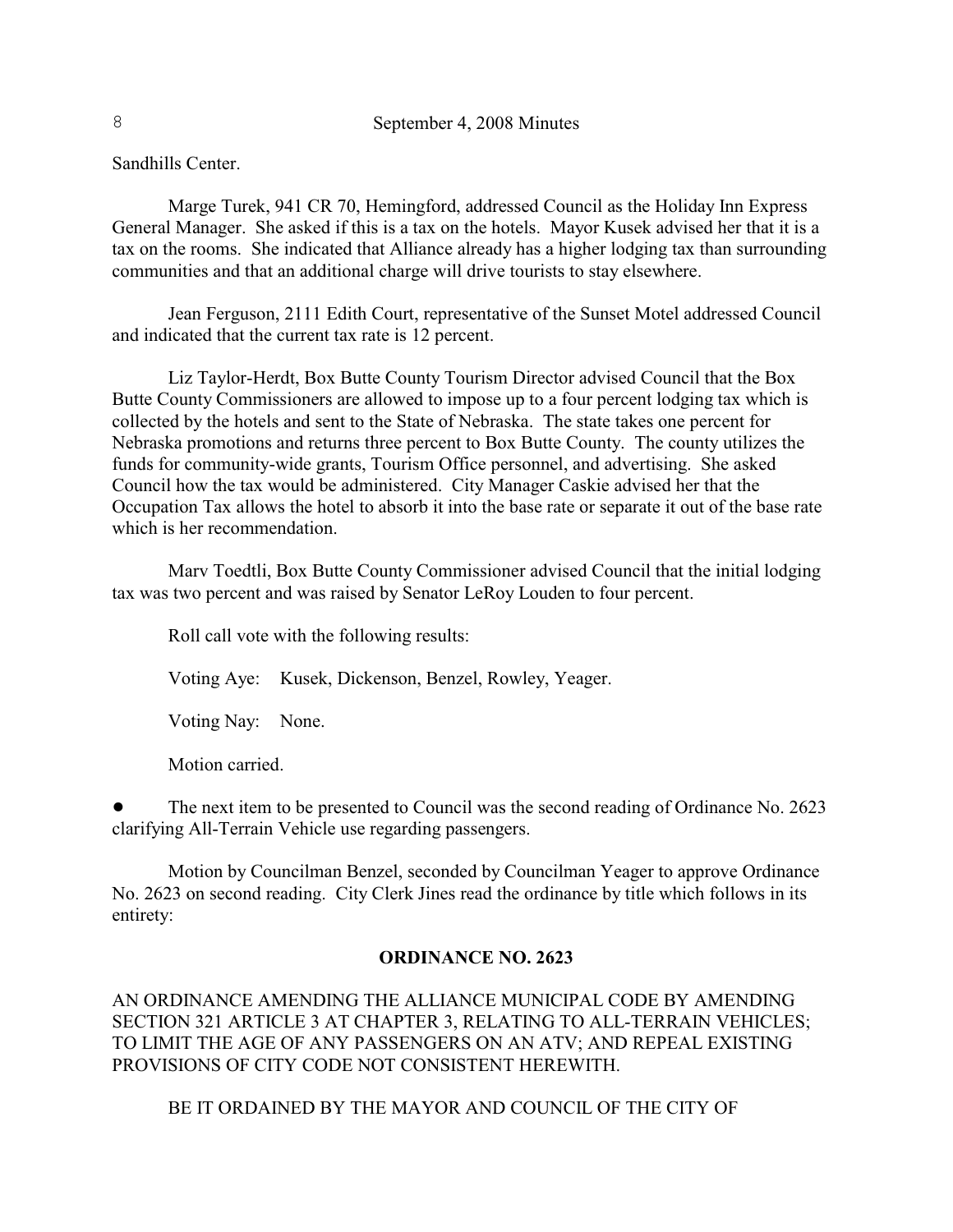### ALLIANCE, NEBRASKA:

SECTION 1. The Nebraska State Statutes allow cities of the first class to regulate the travel of vehicles on city streets.

SECTION 2. The City of Alliance has authorized All Terrain Vehicles (ATV) to be operated in the City of Alliance upon authorized streets and subject to certain rules and regulations.

SECTION 3. The Alliance Municipal Code at Chapter 3, shall be amended to include the addition to Article 3, Section 3-321 as follows:

### 3-321 ALL-TERRAIN VEHICLE PERSONS AUTHORIZED

Any person operating an all-terrain vehicle shall be 19 years of age and have a valid Class O operator's license as provided in Neb. Rev. Stat. 60-4,126. No one shall be permitted to be a passenger on an all-terrain vehicle within the City of Alliance.

SECTION 4. That current applicable City Codes of the City of Alliance, Nebraska, and all other ordinances or parts of ordinances in conflict herewith are hereby repealed.

SECTION 5. This ordinance shall be in full force and effect from and after its approval, passage, and publication according to law.

Councilman Benzel expressed the desire to allow under age passengers to ride on ATV's that are equipped with a passenger seat. Mayor Kusek asked City Attorney Miller about the passenger restrictions on a motorcycle. City Attorney Miller advised Council that he is unaware of any passenger restrictions. Councilwoman Rowley asked Police Chief John Kiss if there have been any problems regarding passengers. He advised Council there have been no problems, however there has been an increase in complaints predominately involving younger drivers.

Roll call vote with the following results:

Voting Aye: Dickenson, Rowley, Yeager.

Voting Nay: Benzel, Kusek.

Motion carried.

! The third reading of Ordinance No. 2621 concerning water rates was the next item on Council's agenda.

Motion by Councilman Yeager, seconded by Councilwoman Rowley to approve Ordinance No. 2621 on third reading. City Clerk Jines read the ordinance by title which follows in its entirety: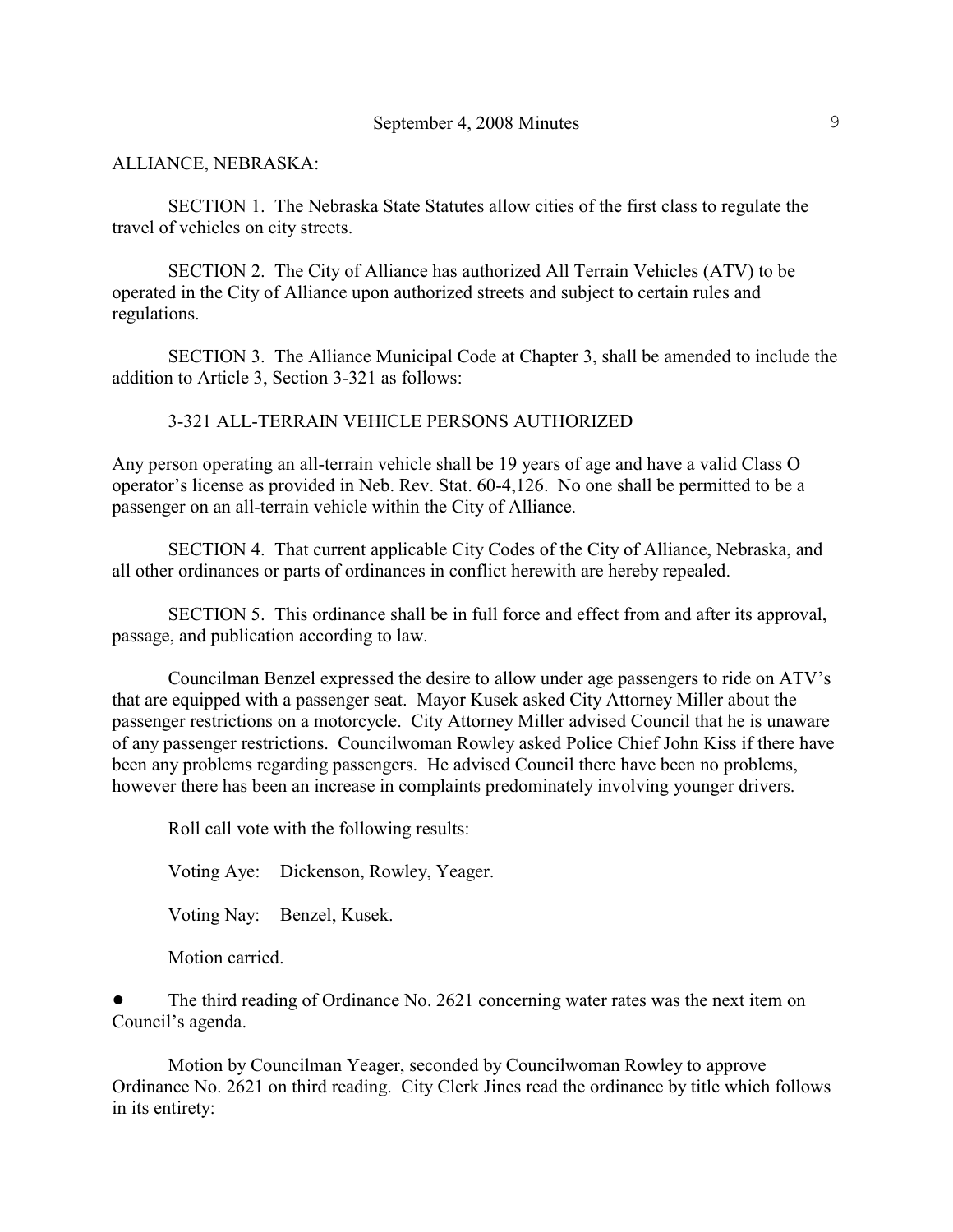### **ORDINANCE NO. 2621**

# AN ORDINANCE AMENDING THE ALLIANCE MUNICIPAL CODE BY AMENDING SECTION 347 ARTICLE 3 AT CHAPTER 4, RELATING TO WATER RATES CHARGED BY THE CITY OF ALLIANCE; AND REPEAL EXISTING PROVISIONS OF CITY CODE NOT CONSISTENT HEREWITH.

BE IT ORDAINED BY THE MAYOR AND COUNCIL OF THE CITY OF ALLIANCE, NEBRASKA:

SECTION 1. The City of Alliance operates the Alliance Municipal Water System (A.M.W.S.)

SECTION 2. The United States Government have implemented new rules on the allowable amount of arsenic in the municipal water systems which change results in the City of Alliance being required to mitigate the arsenic level in the A.M.W.S.

SECTION 3. The cost of mitigation requires that the water rates be increased to pay for the costs of the mitigation of the arsenic levels in the A.M.W.S.

SECTION 4. Alliance Municipal Code at Chapter 4, shall be amended at Article 3, Section 347 to read as follows:

As a tariff or water rates based on monthly consumption of each customer from the water distribution system of the City of Alliance, Nebraska and for services rendered, the following schedules are hereby established.

For the use of A.M.W.S. each residential and rural residential user shall pay the current base rate on the amount of water in the residential consumer's monthly base usage calculation which shall be known as Block 1 rate. The base usage or the amount of water in the Block 1 shall be equal to the average monthly water consumption during a three month winter base beginning with the first complete cycle which uses meter readings taken after December 10. If a residential consumer has not established a winter base period, the base usage or Block 1 amount shall be the average charge of all other residential consumers. The billing process shall commence when water service is established. Each residential customer shall pay the appropriate rate for each 100 cubic feet of water used in each of the applicable blocks. Once a user has used the allotment of water from one block the water will be billed at the next higher block rate.

The customer's monthly bill shall consist of the monthly meter charge and the amount of water used based upon the number of cubic feet used and the fee assessed under this ordinance.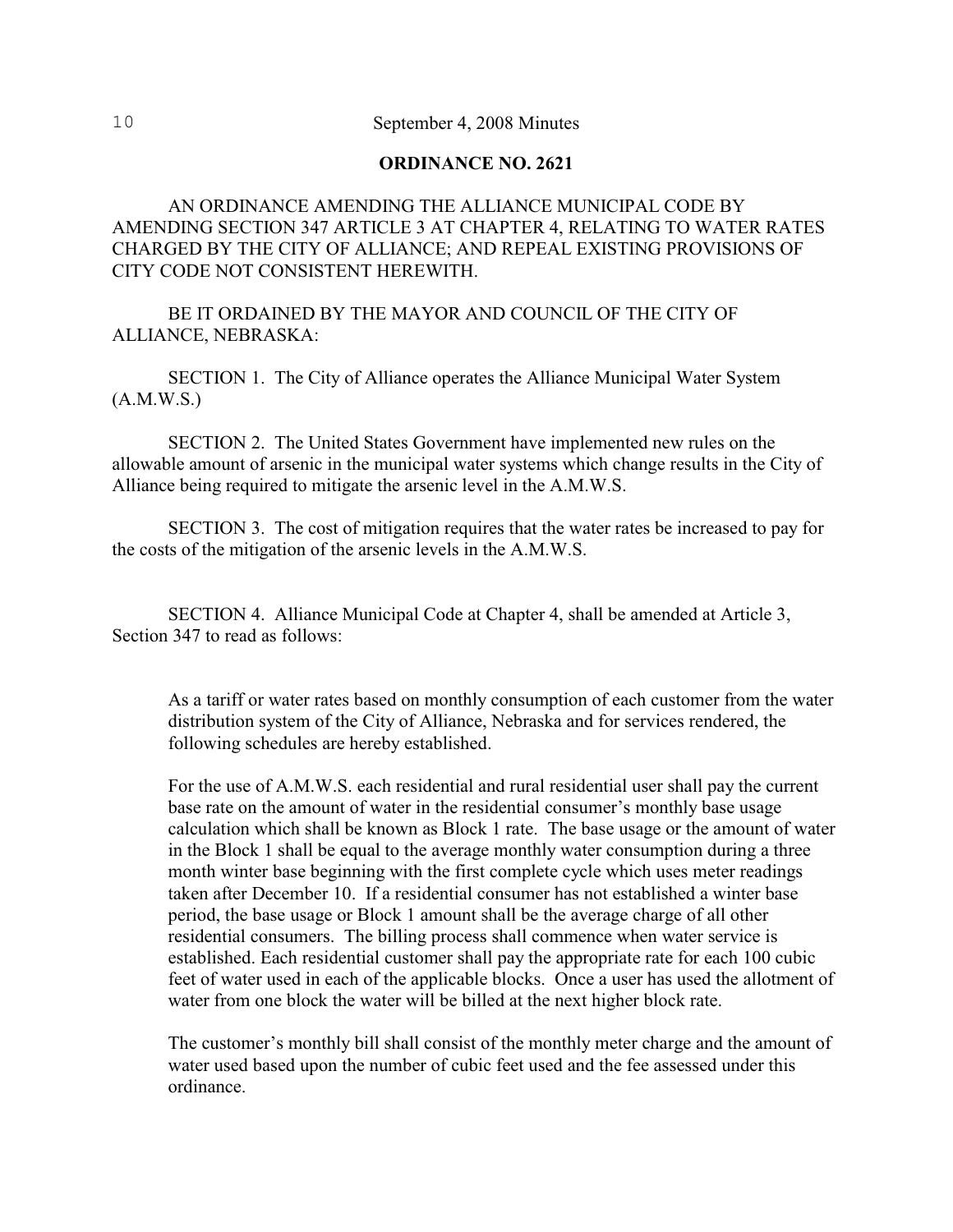# **Residential, Commercial, Industrial Park, Manufacturing, Urban and Rural Rate**

Each residential, commercial, industrial park, manufacturing, urban and rural consumer connected to the water distribution system of the City of Alliance, Nebraska, shall be liable and pay for the service charge for the meter for all water used and consumed at a rate of:

**A. Residential –** the residential rate will apply to any building which is used as the primary residence and any associated or peripheral use of that primary residence.

# **Within the City limits - Urban Residential**

|         | Block $1 \mid $1.15$ per 100 cubic feet                                                                 |
|---------|---------------------------------------------------------------------------------------------------------|
|         | Block 2   \$1.30 per 100 cubic feet for the next 3500 cubic feet after the Block 1 amount.              |
|         | Block 3   \$1.60 per 100 cubic feet for the next 2500 cubic feet after base usage and Blocks 1<br>and 2 |
| Block 4 | S2.00 per 100 cubic feet for any amount over Blocks 1, 2, and 3                                         |

# **Outside the City limits - Rural Residential**

| $\vert$ Block 1 $\vert$ \$1.27 per 100 cubic feet                                                     |
|-------------------------------------------------------------------------------------------------------|
| Block 2   \$1.43 per 100 cubic feet for the next 3500 cubic feet after the Block 1 amount.            |
| Block 3 \$1.76 per 100 cubic feet for the next 2500 cubic feet after base usage and Blocks 1<br>and 2 |
| Block 4 \ \ \ \ \ \ \ 2.20 per 100 cubic feet for any amount over Blocks 1, 2, and 3                  |

# **B. Manufacturing Rate.**

Manufacturing rate will apply when more than 50 percent of the water purchased is used or directly consumed in processing or manufacturing. Processing or manufacturing is defined as an action or series of actions performed on tangible personal property, either by hand or machine, which results in that tangible personal property being reduced or transformed into a different state, quality, form, property or thing. Processing does not include repairing property, building erection, cold storage of food products, or preparation of food for immediate consumption.

Manufacturing, Commercial and Rural Rate is \$1.10 per 100 cubic feet.

# **C. Commercial Rate.**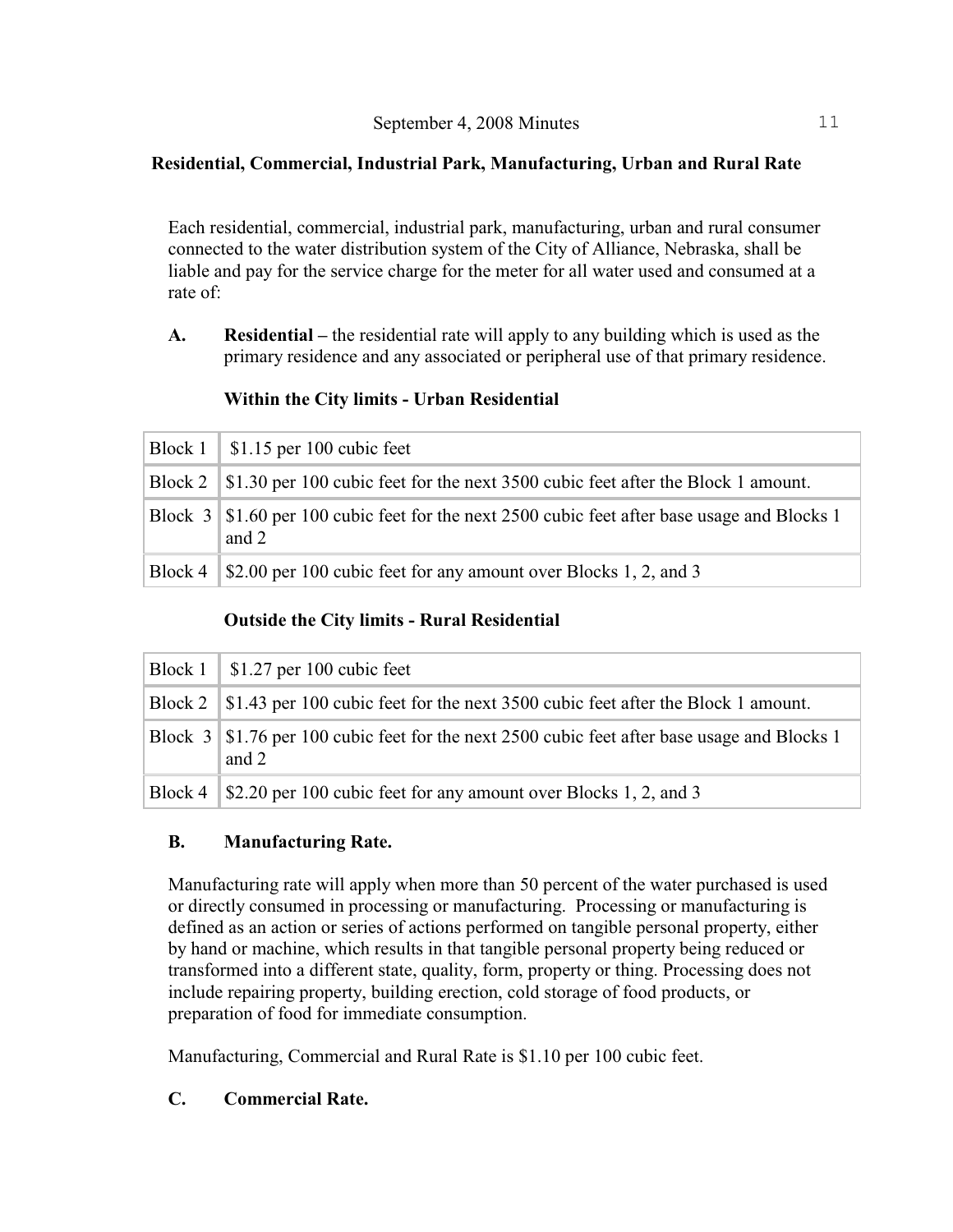Commercial rate will apply to any for profit use that does not qualify as manufacturing and is not within the industrial park.

Commercial Rate is \$1.15 per 100 cubic feet.

# **D. Industrial Park Rate**

Industrial Park rate will apply to those customers that are located within an Industrial Tract like the Industrial Park to the City of Alliance, Box Butte County, Nebraska. The Industrial Park Rate is \$1.25 per 100 cubic feet

# **E. Excessive Summer Use – Manufacturing, Commercial, Industrial Park and Rural**

(reserved for later use)

# **F. Commercial Irrigation Rates**

(reserved for later use)

### **G. Municipal Rate**

Municipal rate will apply to all the accounts owned by the City of Alliance.

The Municipal Rate is \$.90 per 100 cubic feet.

### **H. Service Charge**

There shall be a monthly service charge for each account serviced by A.M.W.S. of.

| Meter Size             | Service Charge | Meter Size | Service Charge |
|------------------------|----------------|------------|----------------|
| $5/8$ " thru $1$ "     | \$7.00         | 4"         | \$65.00        |
| $1 - 1/2$ <sup>"</sup> | \$15.00        | 6"         | \$95.00        |
| 2"                     | \$30.00        | 8"         | \$135.00       |
| 3"                     | \$50.00        |            |                |

### **I. Truck fill charge**

The truck fill charges for filling from the Utility Facility tank filler shall be \$5.00 per 1,000 gallons or any part thereof.

SECTION 4. That current applicable City Codes of the City of Alliance, Nebraska, and all other ordinances or parts of ordinances in conflict herewith are hereby repealed.

SECTION 5. This ordinance shall go into effect on the meter billings rendered October 1, 2008 and thereafter.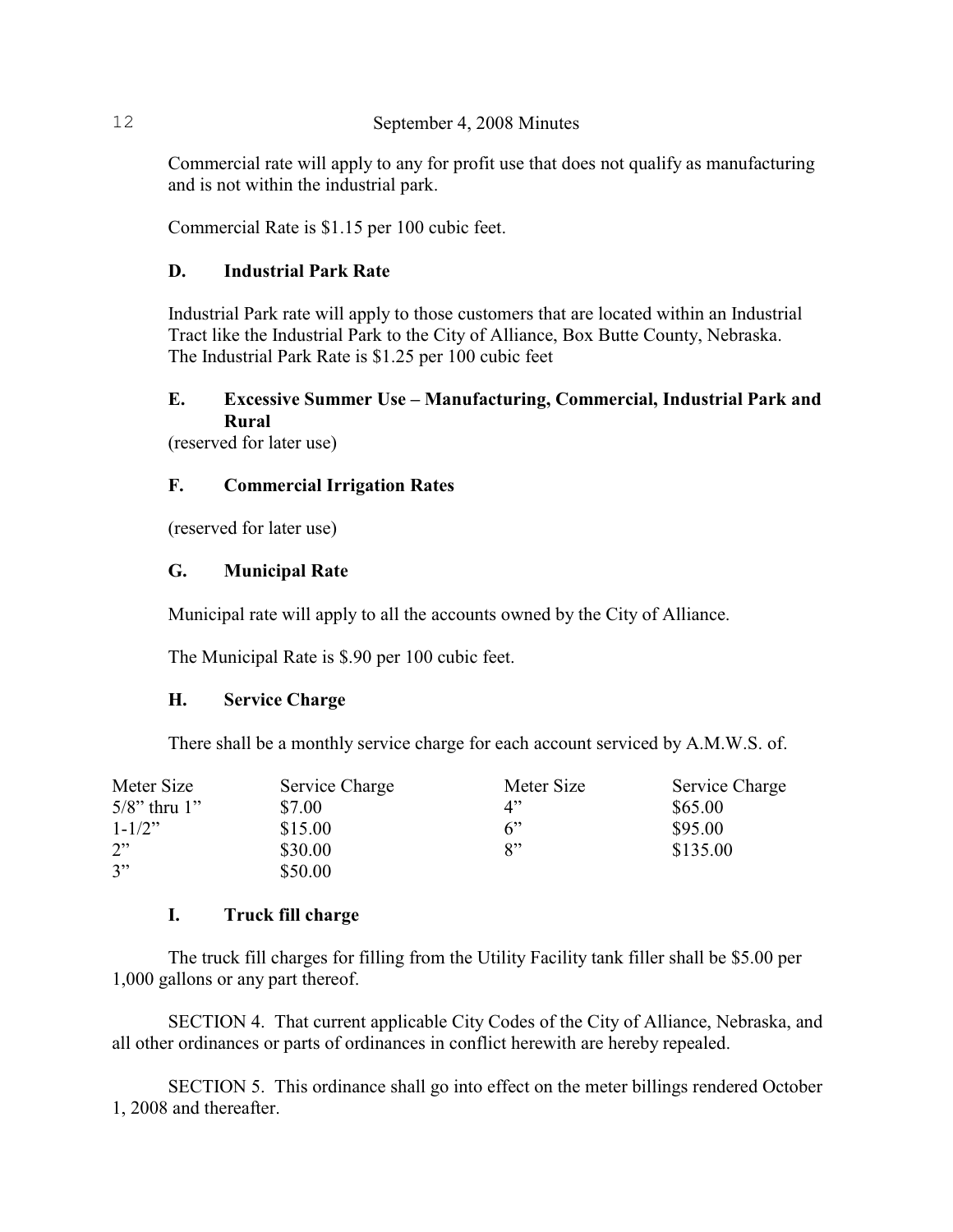Motion by Mayor Kusek, seconded by Councilman Dickenson to delete "Commercial" from Section B Manufacturing.

Roll call vote on the amendment with the following results:

Voting Aye: Kusek, Dickenson, Benzel, Rowley, Yeager.

Voting Nay: None.

Motion carried.

Roll call vote on the final reading of Ordinance No. 2621 as amended with the following results:

Voting Aye: Kusek, Dickenson, Rowley, Yeager.

Voting Nay: Benzel.

Motion carried.

Mayor Kusek stated, "the passage and adoption of Ordinance No. 2621 has been concurred by a majority of all members elected to the Council, I declare it passed, adopted and order it published."

! The next item on Council's agenda was Resolution No. 08-94 approving the 2008 property tax request. Mayor Kusek declared, "Now is the date, time, and place to conduct a Public Hearing on the 2008 property tax request." Mayor Kusek opened the public hearing at 8:09 p.m. Hearing no testimony, the public hearing was closed at 8:10 p.m.

Motion by Mayor Kusek, seconded by Councilman Dickenson to approve Resolution No. 08-94 which follows in its entirety:

### **RESOLUTION NO. 08-94**

- WHEREAS, Nebraska Revised Statute 77-1601.02 provides that the property tax request for the prior year shall be the property tax request for the current year for purposes of the levy set by the County Board of Equalization unless the City of Alliance passes by a majority vote a resolution or ordinance setting the tax request at a different amount; and
- *WHEREAS*, A special public hearing was held as required by law to hear and consider comments concerning the property tax request; and
- *WHEREAS*, It is in the best interests of the City of Alliance that the property tax request for the current year be a different amount than the property tax request for the prior year.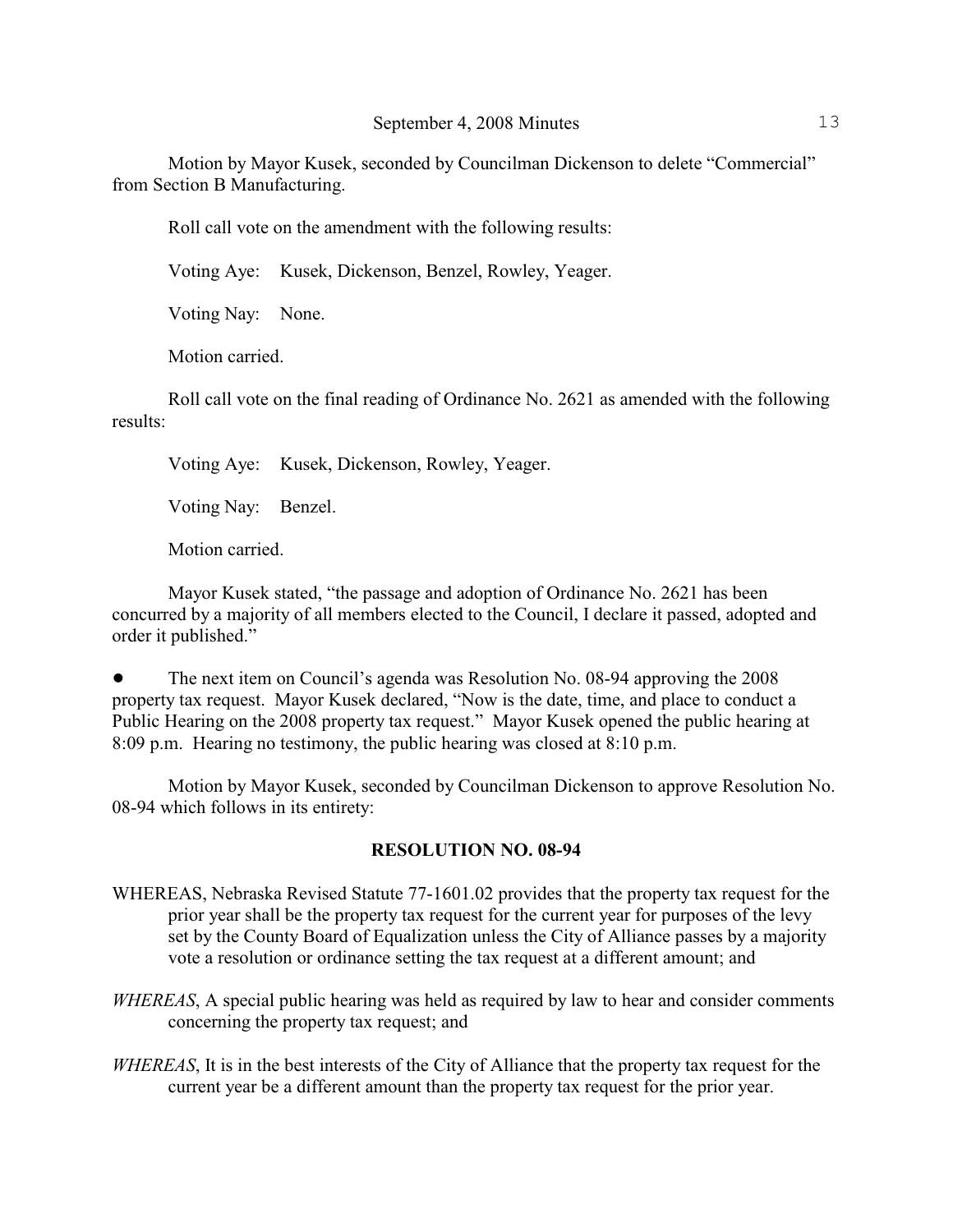*NOW, THEREFORE BE IT RESOLVED*, By the Mayor and Council of the City of Alliance, Nebraska, that the Council, by a majority vote, set the 2008 tax year request at \$1,173,331.78 and the City Clerk is hereby authorized and directed forthwith to forward a certified copy of this resolution to the County Clerk of Box Butte County, to allow Box Butte County Board of Equalization to levy the necessary taxes on or before October 15, 2008 and set the appropriate levy.

Roll call vote with the following results:

Voting Aye: Kusek, Dickenson, Benzel, Rowley, Yeager.

Voting Nay: None.

Motion carried.

! The first reading of Ordinance No. 2625 allowing the City to exceed the Allowable Growth and the Basic Allowable Growth for the 2008-2009 Fiscal Year Budget by 1% was the next item for Council's consideration.

Motion by Mayor Kusek, seconded by Councilman Yeager to approve Ordinance No. 2625 on first reading. City Clerk Jines read the ordinance by title which follows in its entirety:

### **ORDINANCE NO. 2625**

# AN ORDINANCE ALLOWING FOR EXCEEDING THE ALLOWABLE GROWTH AND BASIC ALLOWABLE GROWTH LIMITS FOR THE 2008-2009 FISCAL YEAR BY ONE PERCENT OF BUDGETED RESTRICTED FUNDS, AND CORRECTING THE ADOPTED BUDGET STATEMENT AND ACCOMPANYING FORMS.

BE IT ORDAINED BY THE MAYOR AND COUNCIL OF THE CITY OF ALLIANCE, NEBRASKA:

SECTION 1. Governmental units are authorized pursuant to State law at Chapter 13, Section 519, to exceed the Allowable Growth (§13-518(1)) and the Basic Allowable Growth (§77-3446) for budgeted restricted funds up to an additional one percent, by affirmative vote of the City Council of at least 75%.

SECTION 2. The City Council finds that such limit as provided by Section 13-519 (a) and (b) should be exceeded by one percent.

SECTION 3. An affirmative vote of at least 75% in favor of this increase is hereby cast.

SECTION 4. Section 13-511 allows correction of an adopted budget statement for clerical, mathematical, and accounting errors, which correction does not affect the total amount budgeted by more than one percent or increase the amount required from property taxes. The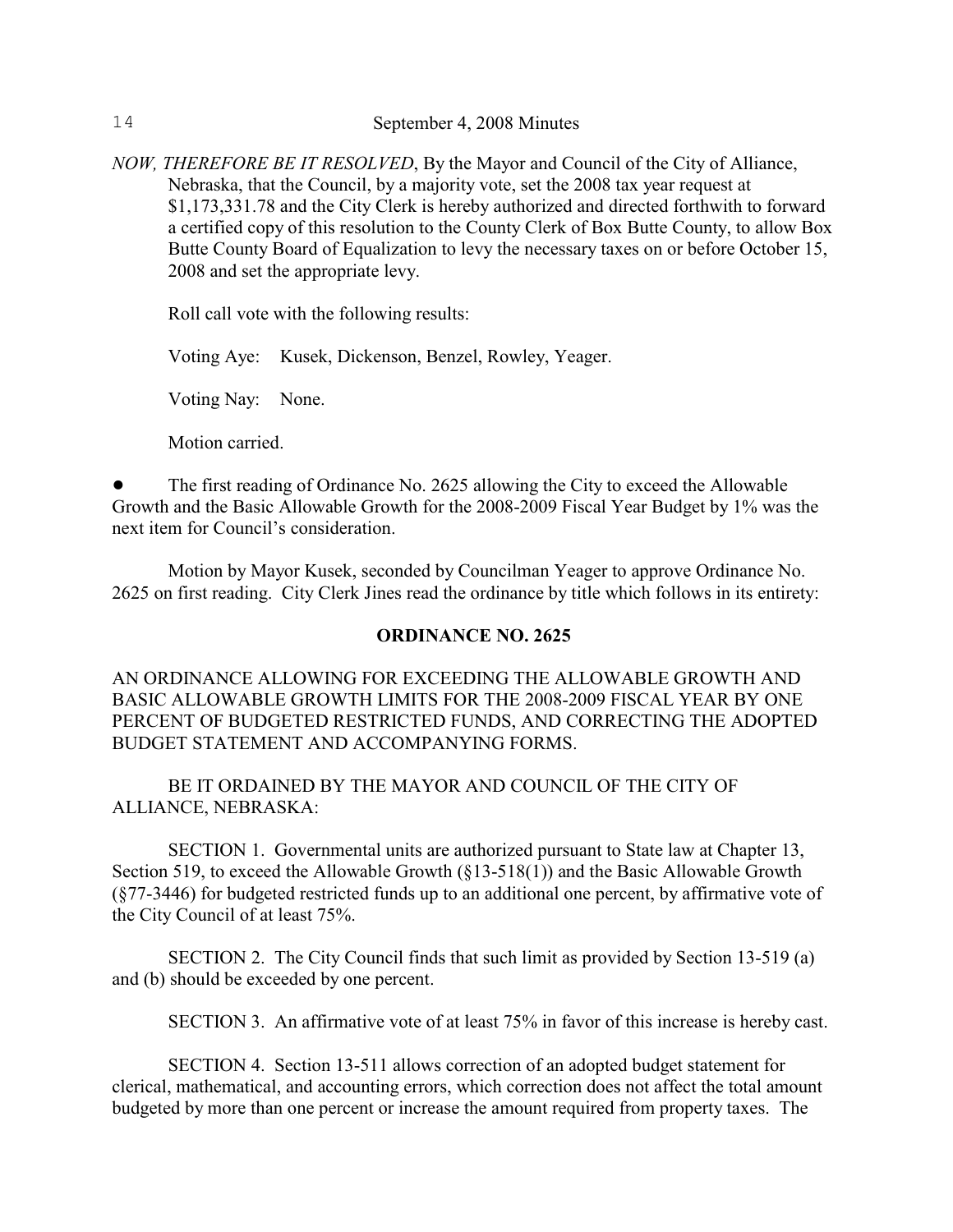one percent limit increase is calculated into the current budget statement, however the unused budget authority amount is in need of modification.

SECTION 5. The "unused budget authority" in the adopted budget ordinance, is hereby amended to the amount of \$276,547.91.

SECTION 6. Those portions of the existing budget ordinance for 2008-2009 are amended accordingly.

SECTION 7. The City Treasurer is authorized to make appropriate changes in the submitted forms for computation of the limit for fiscal year 2008-2009, and transmit those changes to the State Auditors office.

SECTION 8. This ordinance shall be in full force and effect from and after its approval, passage, and publication according to law.

Motion by Mayor Kusek, seconded by Councilman Dickenson to suspend the statutory rule requiring three separate readings of Ordinance No. 2625.

Roll call vote to waive the statutory reading with the following results:

Voting Aye: Kusek, Dickenson, Benzel, Rowley, Yeager.

Voting Nay: None.

Motion carried.

Roll call vote to approve Ordinance No. 2625 on final reading with the following results:

Voting Aye: Kusek, Dickenson, Benzel, Rowley, Yeager.

Voting Nay: None.

Motion carried.

Mayor Kusek stated, "the passage and adoption of Ordinance No. 2625 has been concurred by a majority of all members elected to the Council, I declare it passed, adopted and order it published."

! The third reading of Ordinance No. 2619 adopting the City's budget for Fiscal Year 2008-2009 was the next item on Council's agenda.

Motion by Mayor Kusek, seconded by Councilman Dickenson to approve Ordinance No. 2619 on third reading. City Clerk Jines read the ordinance by title.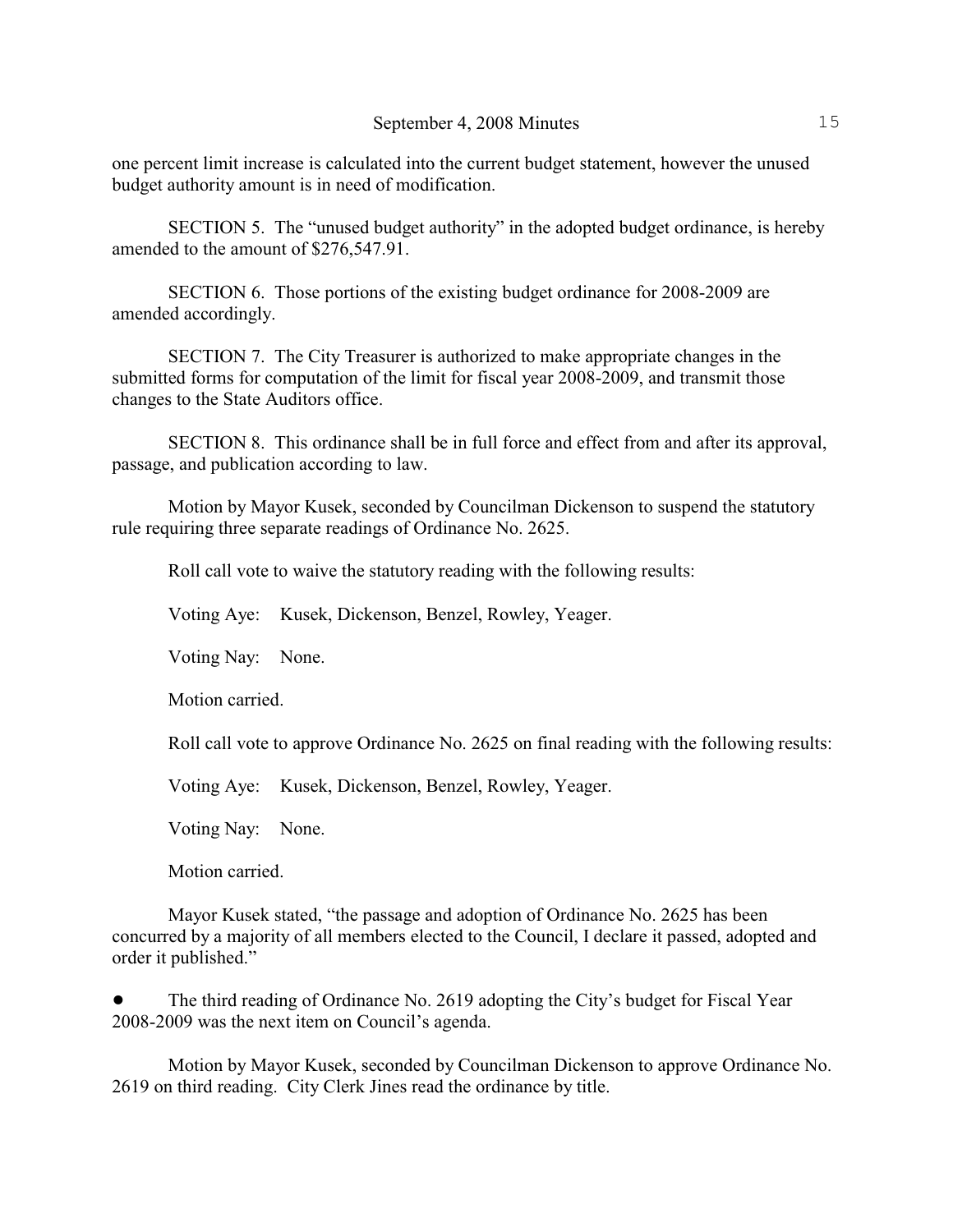Administrative staff prepared three amendments to Ordinance No. 2619 for Council's consideration which include (1) balancing the RSVP Fund by increasing the contribution from Community Betterment to \$26,000.00; (2) increase City Council budget by \$4,000.00 in a new line item for the Mayor's Youth Program and (3) increase the Electric Department Sub-Station Maintenance line by \$250,000.00.

Motion by Councilman Dickenson, seconded by Councilman Benzel to approve Amendments 1 - 3.

Roll call vote to approve the amendments to Ordinance No. 2619 with the following results:

Voting Aye: Kusek, Dickenson, Benzel, Rowley, Yeager.

Voting Nay: None.

Motion carried.

### **ORDINANCE NO. 2619**

AN ORDINANCE TERMED "THE ANNUAL APPROPRIATION BILL" TO PROVIDE REVENUE FOR MUNICIPAL PURPOSES OF THE CITY OF ALLIANCE FOR THE FISCAL YEAR BEGINNING OCTOBER 1, 2008, AND ENDING SEPTEMBER 30, 2009, BY IMPOSING A TAX ON ALL PROPERTY WITHIN THE CITY, ADOPTING A BUDGET, AND ADOPTING APPROPRIATIONS.

WHEREAS, The City Manager, in accordance with the requirements of Chapter 1, Article 2, Section 1-205, of the Municipal Code of the City of Alliance, Nebraska, has submitted to the City Council a preliminary budget. This preliminary budget being submitted to the City Council on July 17, 2008, upon which a workshop was held on July 28, 2008 and a proposed budget was produced. A public hearing was held on said proposed budget on August 7, 2008, as required by law; and

NOW, THEREFORE, BE IT ORDAINED BY THE MAYOR AND COUNCIL MEMBERS OF THE CITY OF ALLIANCE, NEBRASKA:

SECTION 1. The budget for the fiscal year beginning October 1, 2008, submitted to and amended by the City Council, is hereby adopted.

SECTION 2. In order to provide revenue for municipal purposes, the following property tax revenues have been established for the City of Alliance: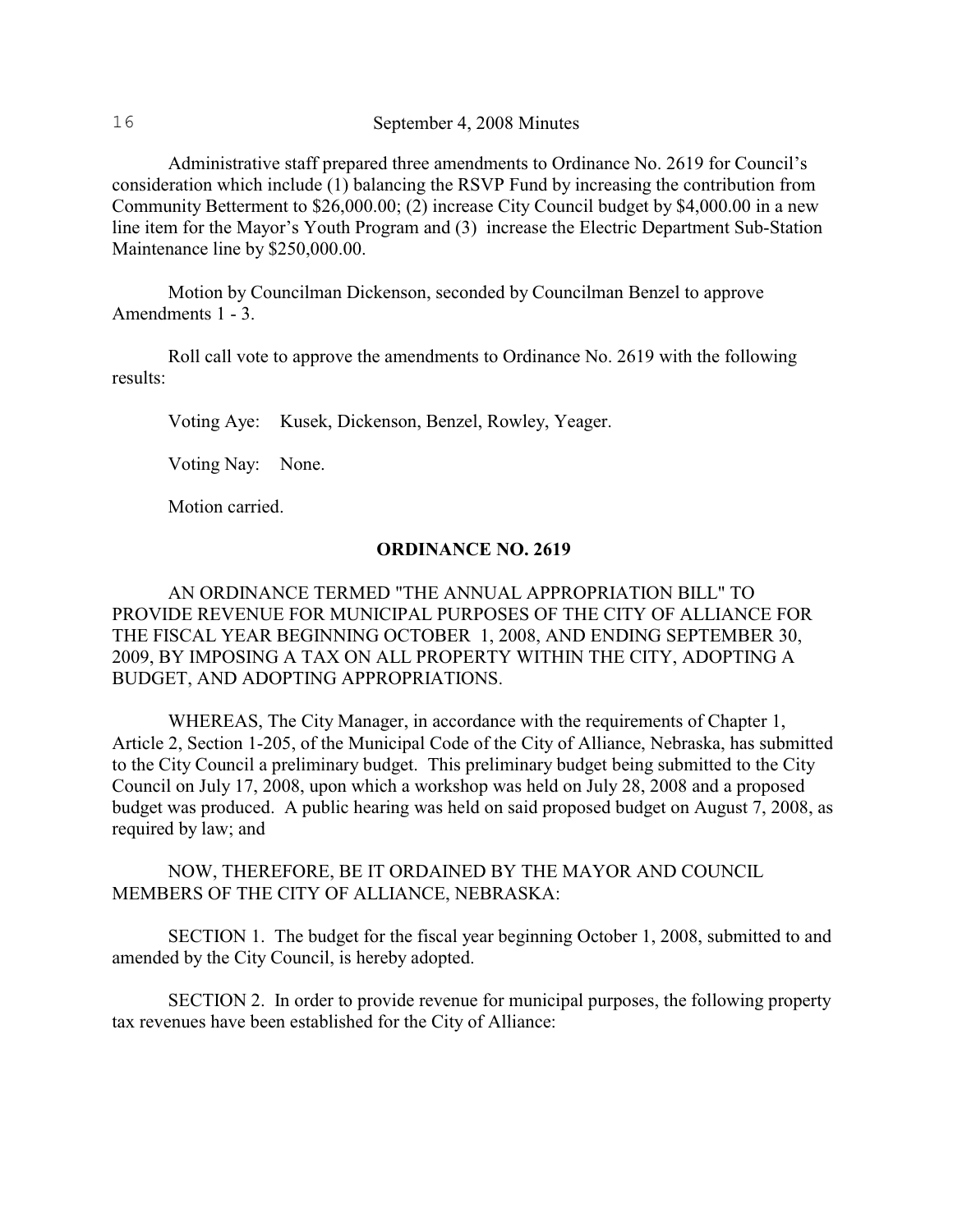|                                   | <b>City</b> | <b>MFO</b> | <b>Airport</b> | <b>Airport</b><br>Sinking |
|-----------------------------------|-------------|------------|----------------|---------------------------|
| Personal & Real Property Tax      | 855,617.00  | 105,159.00 | 106,000.00     | 37,500.00                 |
| Delinquent Allowance              | 8,556.40    | 1,051.59   | 1,060.00       | 375.00                    |
| 1% County Treasurer's Commission  | 42,780.85   | 5,257.96   | 5,300.00       | 1,875.00                  |
| <b>Total Property Tax Request</b> | 906,954.25  | 111,468.55 | 112,360.00     | 39,750.00                 |

Using the following tax levies:

|                | <b>City</b> | <b>MFO</b> | Airport | <b>Airport</b><br><b>Sinking</b> | <b>Total</b> |
|----------------|-------------|------------|---------|----------------------------------|--------------|
| Proposed 2009: | 0.27708     | 0.03395    | 0.03422 | 0.01211                          | 0.35736      |

SECTION 3. In accordance with Reissue Revised Statutes Nebraska Chapter 16, Section 704, the following amounts shall be and hereby are recognized as the budget for the City of Alliance, Nebraska for the fiscal year 2009.

| General Fund                | 4,845,834  |
|-----------------------------|------------|
| General - Debt Service      | 276,225    |
| Special Revenue - Streets   | 1,365,907  |
| Electric                    | 8,344,175  |
| Refuse                      | 1,346,781  |
| Sewer                       | 429,403    |
| Water                       | 5,876,747  |
| Golf Course Fund            | 268,959    |
| Special Use - BID #1        | 15,300     |
| Special Use - BID #2        | 11,600     |
| <b>HUD</b>                  | 200,000    |
| <b>RSVP</b>                 | 73,797     |
| Community Betterment (KENO) | 102,000    |
| Capital Projects            | $\theta$   |
| LB 840 Fund                 | 250,000    |
| Redevelopment               | 4,600      |
| Airport Fund                | 1,001,849  |
| <b>Internal Service</b>     | 1,719,760  |
| Abatement                   | 10,000     |
| Capital Equipment           | 213,700    |
| Economic Development        | 70,000     |
| Museum Improvement Fund     | 896,000    |
| <b>Gross Expenditures</b>   | 27,322,637 |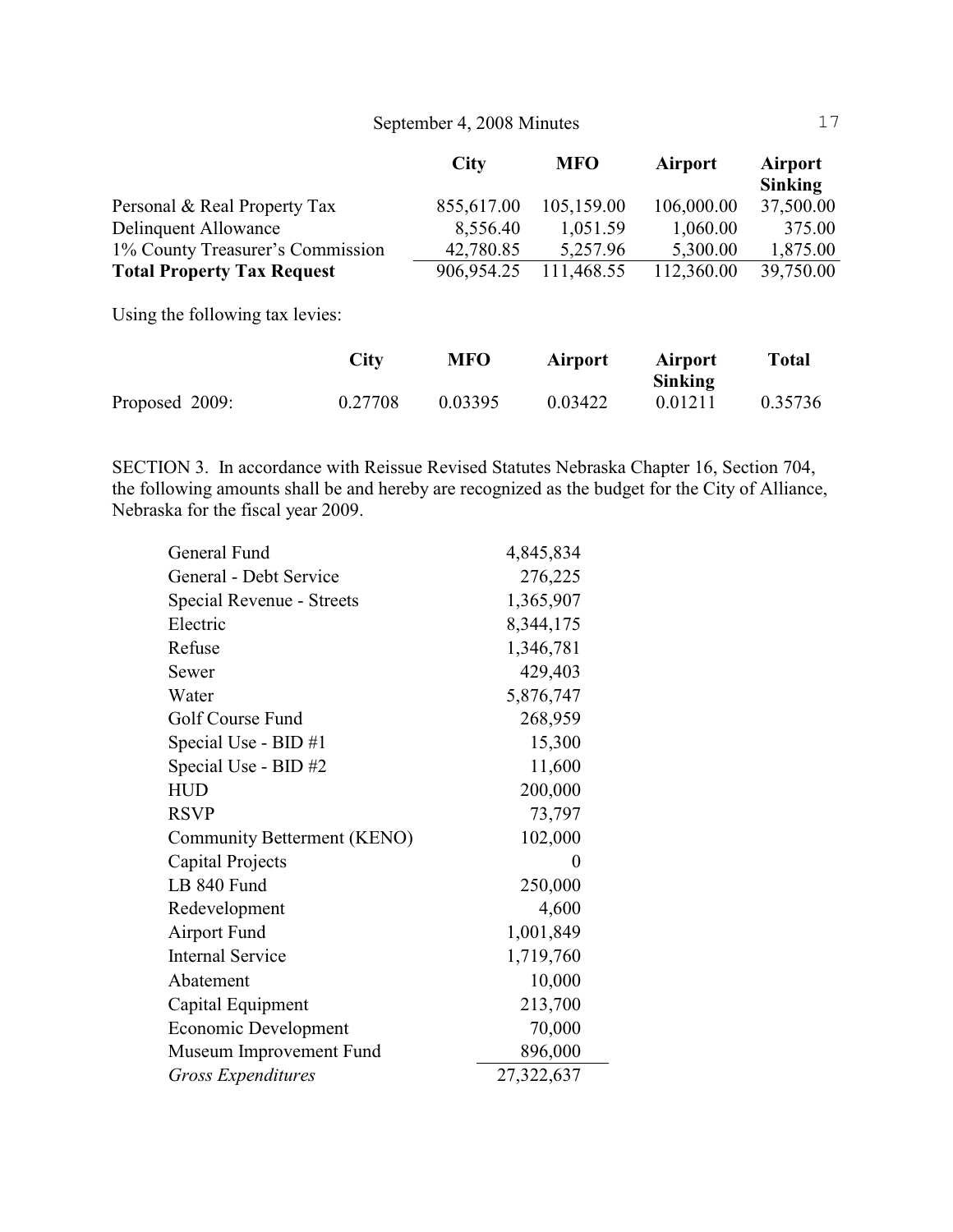There is hereby included \$75,000 within the General Fund Budget [City Council Activity], \$100,000 within the Electric Fund, \$65,000 within the Water Fund, \$26,800 within the Sewer Fund, \$10,000 within the Refuse Fund, \$0 within the Community Betterment Fund, \$14,000.00 within the Golf Fund and \$25,000 within the Streets Fund to be known as "Contingency." Expenditures from any Contingency will not be authorized without an affirmative vote of the City Council for each amount to be expended.

SECTION 4. The City has a total of Unused Restricted Funds Authority of \$276,547.91 for Fiscal Year 2009.

SECTION 5. The tax levied under this Ordinance shall become due and payable, shall become delinquent and shall be subject to penalties, the execution of distress warrants and sale of property levied upon as provided by law.

SECTION 6. The City Clerk is hereby authorized and directed forthwith upon the passage, approval and publication of this Ordinance to forward a certified copy thereof to the County Clerk of Box Butte County, Nebraska.

SECTION 7. This Ordinance shall become effective October 1, 2008.

Roll call vote to approve amended Ordinance No. 2619 on final reading with the following results:

Voting Aye: Kusek, Dickenson, Benzel, Rowley, Yeager.

Voting Nay: None.

Motion carried.

Mayor Kusek stated, "the passage and adoption of Ordinance No. 2619 has been concurred by a majority of all members elected to the Council, I declare it passed, adopted and order it published."

The next item to be presented to Council was Ordinance 2626 adopting the Classification and Compensation Plans which will be incorporated in the FY2009 budget.

Motion by Mayor Kusek, seconded by Councilman Yeager to approve Ordinance No. 2626 on first reading. City Clerk Jines read the ordinance by title which follows in its entirety:

### **ORDINANCE NO. 2626**

AN ORDINANCE ADOPTING A REVISED CLASSIFICATION AND COMPENSATION PLANS FOR THE CITY OF ALLIANCE, NEBRASKA.

WHEREAS, Section 16-310 of R.R.S. 1943 authorizes the mayor and council to establish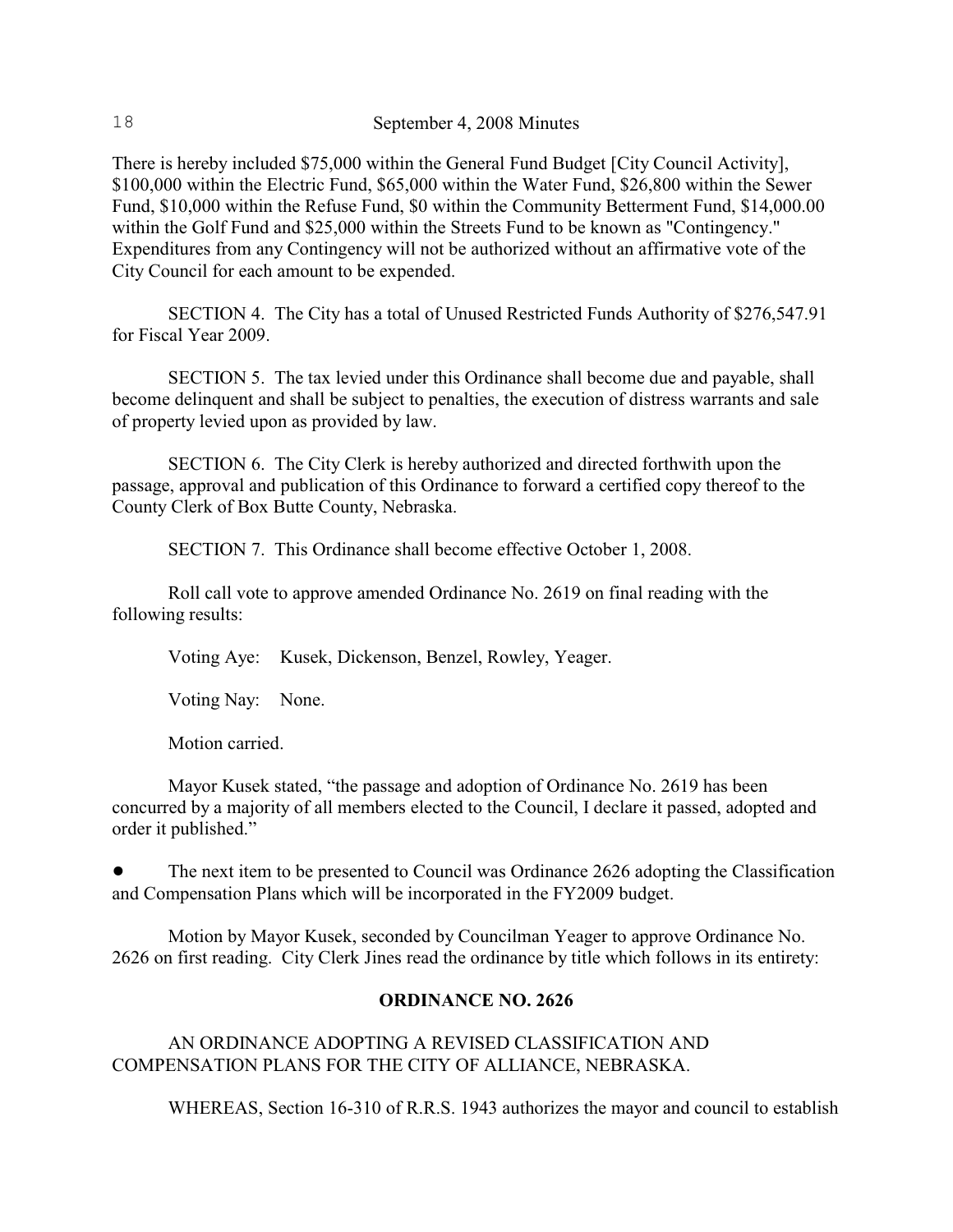the compensation for employees and officers by stating that "The officers and employees in cities of the first class shall receive such compensation as the mayor and council shall fix by ordinance;" and,

WHEREAS, The Alliance City Council adopted the Fiscal Year 2009 Budget which included funds for a revised Classification/Compensation Plans.

NOW, THEREFORE BE IT ORDAINED BY THE MAYOR AND COUNCIL OF THE CITY OF ALLIANCE, NEBRASKA:

SECTION 1. That the attached Classification Schedule for the City of Alliance dated to be effective October 4, 2008 and the attached Compensation Schedules for Exempt, Non-Exempt, Police Bargaining Unit, Communications Bargaining Unit, and Fire employees dated to be effective October 4, 2008 are hereby adopted by this reference.

SECTION 2. This Ordinance shall become effective October 4, 2008.

Motion by Councilman Dickenson, seconded by Councilman Benzel to suspend the statutory rule requiring three separate readings of Ordinance No. 2626.

Roll call vote to waive the statutory reading with the following results:

Voting Aye: Kusek, Dickenson, Benzel, Rowley, Yeager.

Voting Nay: None.

Motion carried.

Roll call vote to approve Ordinance No. 2626 on final reading with the following results:

Voting Aye: Kusek, Dickenson, Benzel, Rowley, Yeager.

Voting Nay: None.

Motion carried.

Mayor Kusek stated, "the passage and adoption of Ordinance No. 2626 has been concurred by a majority of all members elected to the Council, I declare it passed, adopted and order it published."

! The next item on Council's agenda was Resolution No. 08-95 which provides direction to the City Manager for the hiring of City employees by adopting the Total Authorized Strength document.

Motion by Mayor Kusek, seconded by Councilman Dickenson to approve Resolution No.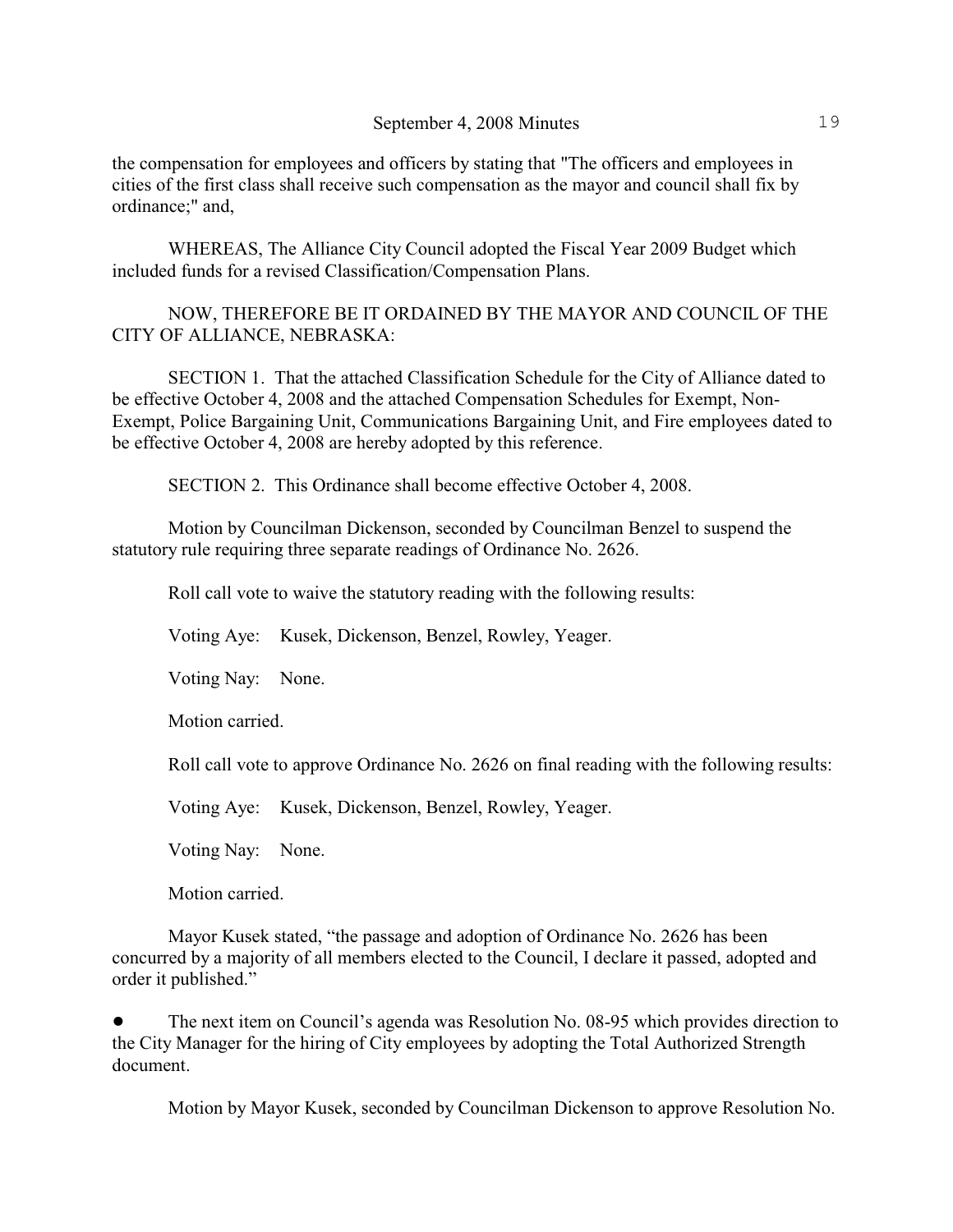08-95 which follows in its entirety:

### **RESOLUTION NO. 08-95**

*WHEREAS,* The City of Alliance utilizes the Council-Manager form of government, in which the City Manager acts as the Chief Executive Officer for the City; and

*WHEREAS,* The City Manager, appointed by the City Council and serving at their pleasure, is responsible for planning, organizing, staffing, directing, coordinating, researching, and budgeting the operations of the City in order to implement Council policies in an efficient and effective manner; and

*WHEREAS,* To implement the policies of the City Council the City Manager has to be able to hire the necessary employees to fulfill the obligations of the City of Alliance to the citizens of Alliance; and

*WHEREAS,* The City of Alliance Budget needs to account for, track, and budget the expenditures for employees; and

*WHEREAS,* The budget is directly related to the number of employees that are authorized to be hired by the City of Alliance; and

*WHEREAS,* The City of Alliance staff has researched and drafted a document detailing the staff's opinion of the number of employees that are needed to provide the services to the citizens of the City of Alliance and that document is entitled "Total Authorized Strength."

*NOW, THEREFORE, BE IT RESOLVED* by the Mayor and City Council of the City of Alliance, Nebraska, that the City approve and adopt the "Total Authorized Strength" as recommended.

*BE IT FURTHER RESOLVED* that the City Manager is authorized to hire employees for the City of Alliance as set forth in the "Total Authorized Strength."

Roll call vote with the following results:

Voting Aye: Kusek, Dickenson, Benzel, Rowley, Yeager.

Voting Nay: None.

Motion carried.

The next item for Council's consideration was Resolution No. 08-91 authorizing Change Order No. 2 with Nelson Wells, Inc. for the Test Hole Drilling, Well Installation and Pump Test Project.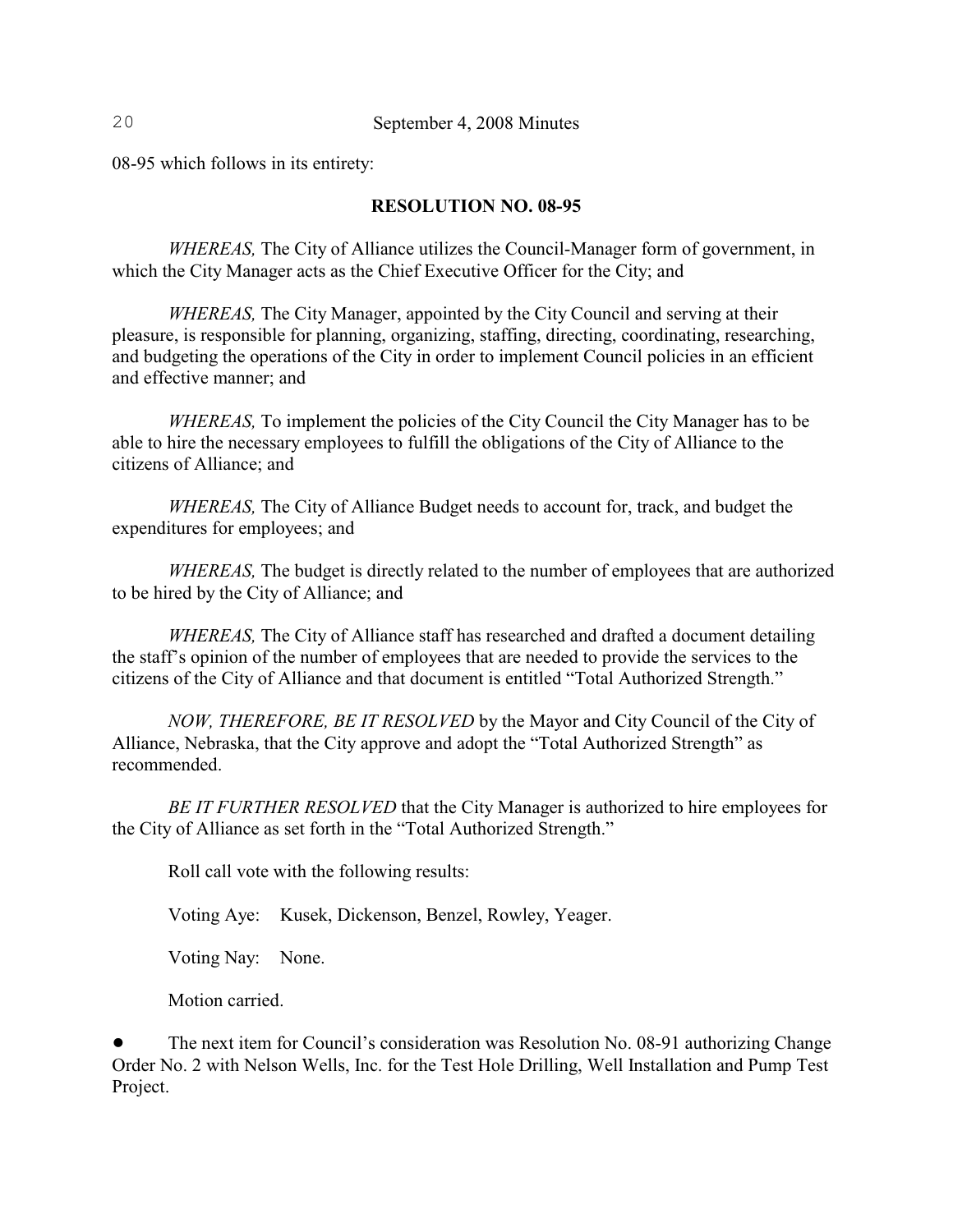Motion by Councilman Dickenson, seconded by Councilman Yeager to approve Resolution No. 08-91 which follows in its entirety:

### **RESOLUTION NO. 08-91**

*WHEREAS,* The City of Alliance has authorized competitive quotes to obtain bids for Test and Observation Well for the Water System Improvements pursuant to bid number 006- 2176; and

*WHEREAS,* The bid of Nelson Wells, Inc., a Nebraska Corporation, of Alliance, Nebraska was determined to be the lowest, responsive, and responsible bid; and

*WHEREAS,* Olsson and Associates has recommended the City conduct a Test and Observation Well Program at First and Cody and Eleventh and Robin; and

*WHEREAS,* Olsson and Associates has recommended that the City adopt Change Order #2 because the Laramie and Agate site doesn't appear to be acceptable for a production well; and

*WHEREAS,* Olsson and Associates has provided documentation stating that the amount for Change Order #2 is \$56,334.00 to hire Nelson Wells, Inc., a Nebraska Corporation of Alliance Nebraska to perform the work in Change Order #2.

*NOW, THEREFORE, BE IT RESOLVED,* by the Mayor and City Council of Alliance, Nebraska, the Test Well Drilling Change Order #2 is hereby approved to conduct a Test and Observation Well Program at First and Cody and Eleventh and Robin.

*BE IT FURTHER RESOLVED,* that City the Mayor is authorized to sign Test Well Drilling Change Order #2 for and on behalf of the City of Alliance and any other documents necessary to contract with Nelson Wells, Inc., to perform the work required in Change Order #2 in the amount of \$56,334.00.

Mayor Kusek asked staff to provide Council with a current well listing including sites already tested and not viable.

Roll call vote with the following results:

Voting Aye: Kusek, Dickenson, Benzel, Rowley, Yeager.

Voting Nay: None.

Motion carried.

• Resolution No. 08-92 approving Amendment No. 5 with Olsson Associates for engineering services for Test and Observation Well for the Water System Improvements was the next item for Council's review.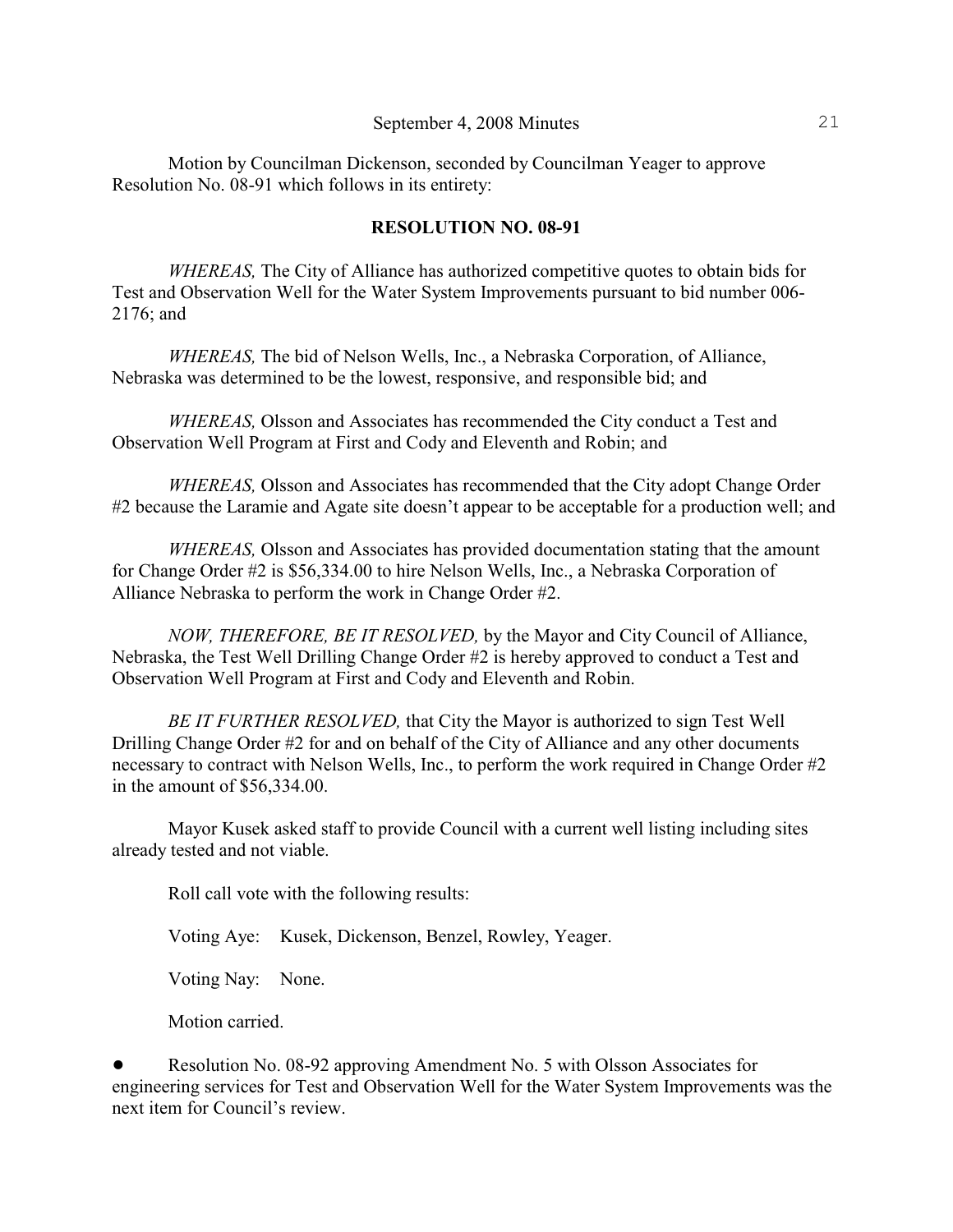Motion by Councilman Benzel, seconded by Councilman Dickenson to approve Resolution No. 08-92 which follows in its entirety:

### **RESOLUTION NO. 08-92**

*WHEREAS,* The City of Alliance has entered into a contract with Olsson & Associates to provide engineering services for Test and Observation Well for the Water System Improvements; and

*WHEREAS,* The Test and Observation Well for the Water System Improvements have been proceeding; and

*WHEREAS,* Olsson and Associates has recommended the City conduct a Test and Observation Well Program at First and Cody and Eleventh and Robin because the Laramie and Agate site doesn't appear to be acceptable for a production well; and

*WHEREAS,* Olsson and Associates has agreed to provide the engineering services for this change order pursuant to Amendment No. 5 For Professional Services in the estimated amount of \$32,871.00.

*NOW, THEREFORE, BE IT RESOLVED,* by the Mayor and City Council of Alliance, Nebraska, the contract for Amendment No. 5 for Professional Services with Olsson & Associates is hereby approved.

*BE IT FURTHER RESOLVED,* that City the Mayor is authorized to sign Amendment No. 5 for Professional Services with Olsson & Associates for and on behalf of the City of Alliance.

Roll call vote with the following results:

Voting Aye: Kusek, Dickenson, Benzel, Rowley, Yeager.

Voting Nay: None.

Motion carried.

Resolution No. 08-93 authorizing staff to resume and complete the concept design phase of the Knight Museum and Sandhills Center with Design Minds, Inc. was the next item for Council's discussion.

Motion by Mayor Kusek, seconded by Councilwoman Rowley to approve Resolution No. 08-93 which follows in its entirety:

### **RESOLUTION NO. 08-93**

*WHEREAS,* The City of Alliance has received a generous contribution from the Eldred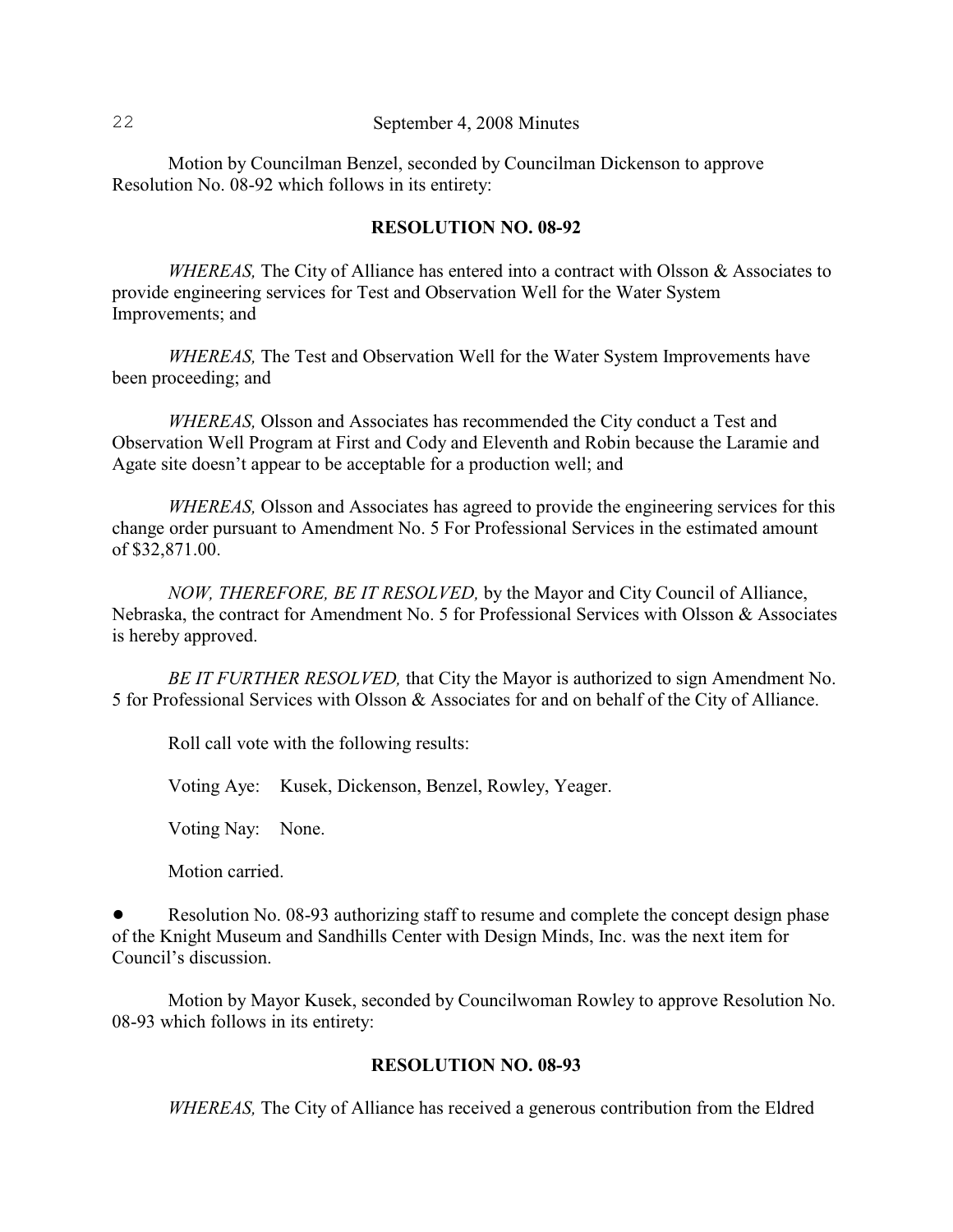Foundation in the amount of \$800,000 for the planning, construction and installation of the introductory video, displays, interpretive material and interior furnishings of the museum; and

*WHEREAS,* The Eldred Foundation had an agreement with Design Minds, Inc., for the exhibit design of the new Knight Museum exhibits and a traveling educational exhibit; and

*WHEREAS,* The City of Alliance desires to continue the contract with Design Minds, Inc., because Design Minds, Inc., has spent time in planning and preparation; have the information and are in a position to resume and complete the concept design phase of the museum; and

*WHEREAS,* Design Minds, Inc., has offered to continue to provide professional services to the City of Alliance to resume and complete the concept design phase of the museum.

*NOW, THEREFORE, BE IT RESOLVED* by the Mayor and City Council of the City of Alliance, Nebraska, that the City will enter into an agreement with Design Minds, Inc., to resume and complete the concept design phase of the museum.

*BE IT FURTHER RESOLVED* that the Mayor is authorized to sign all documents necessary to contract with Design Minds, Inc., to resume and complete the concept design phase of the museum.

*BE IT FURTHER RESOLVED* that all expenditures for this contract shall come from the "Museum Exhibit Fund".

Mayor Kusek asked about the timeline for the project. Museum Director Becci Thomas advised Council that Design Minds could complete the exhibit designs by May 1, 2009 which does not include the time needed for the fabricators. Mike Lesperance of Design Minds indicated that a realistic completion date would be November, 2009. Mayor Kusek voiced concern regarding Section 8 (d) which states that Design Minds shall retain ownership of all copyrights and original artwork. City Attorney Larry Miller advised Council if the contract is terminated with Design Minds, they will retain ownership of the copyrights. If the contract is fulfilled and paid for, the City of Alliance will own the copyrights. He questioned Attachment B, Phase 1A which states that the client will provide outline of new "Rogues" themes and topics. Museum Director Thomas advised Council that Design Minds asked for a central theme and during a conference call, the theme became "Rogues, Rascals and Visionaries." The theme enables a story to be woven relating to the variety of people who have lived in this area in a chronological fashion.

Roll call vote with the following results:

Voting Aye: Kusek, Dickenson, Benzel, Rowley, Yeager.

Voting Nay: None.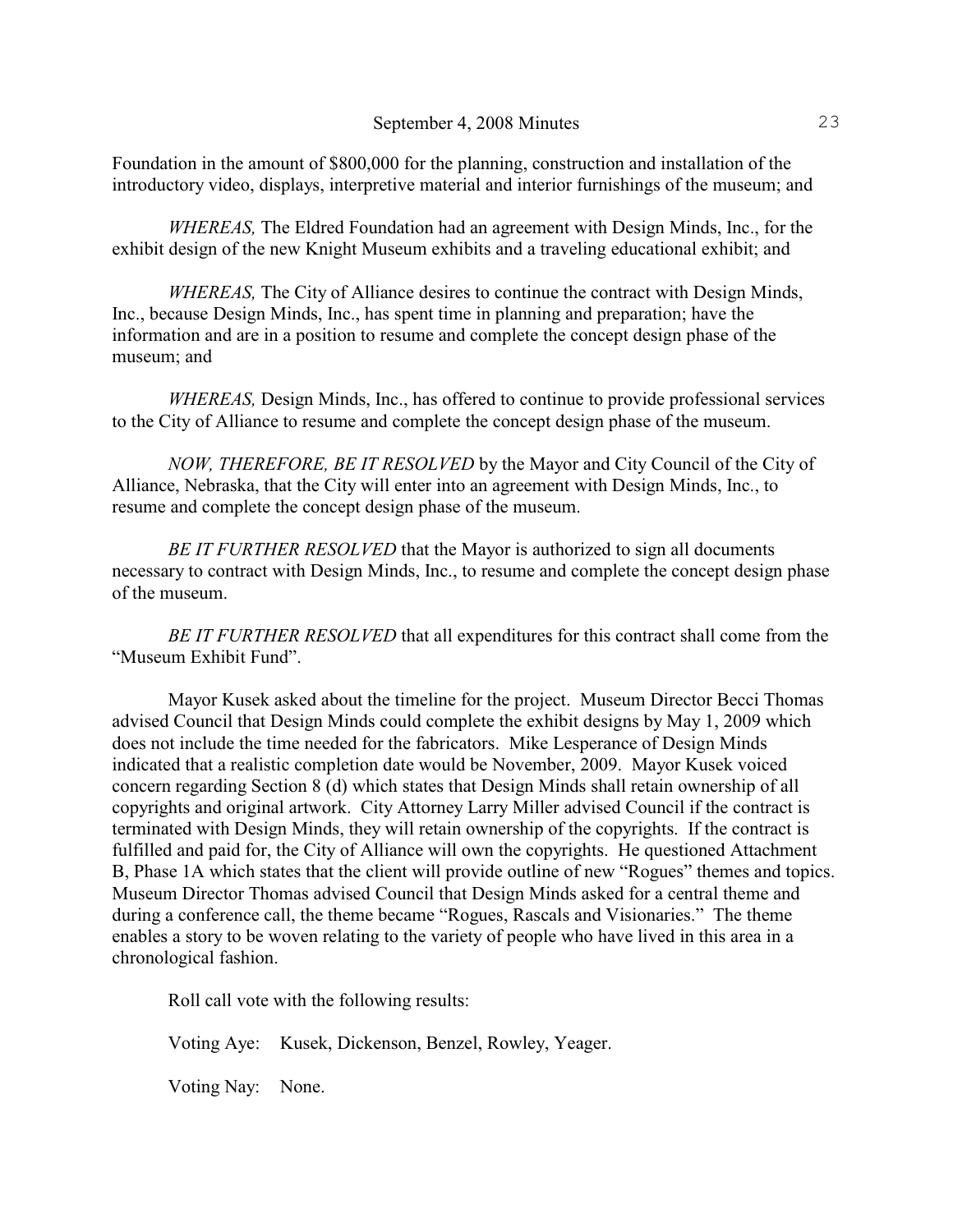Motion carried.

! The next item to be presented to Council was the Third Quarter Financial Report by Finance Director Leah King.

Motion by Councilman Yeager, seconded by Councilwoman Rowley to accept the Third Quarter Financial Report as presented by Finance Director Leah King.

Mayor Kusek questioned 148% of Risk Management Budget. City Manager Caskie explained that the expenses of the pool were not budgeted but were paid out this year. He also questioned Comprehensive Plan in the Street Fund. City Manager Caskie explained that the money was encumbered but not carried over in the budget. Mayor Kusek asked about the fencing in Refuse Disposal. City Manager Caskie indicated that she would investigate the matter and report back to Council.

Roll call vote with the following results:

Voting Aye: Kusek, Dickenson, Benzel, Rowley, Yeager.

Voting Nay: None.

Motion carried.

• The final item on Council's agenda was a board appointment.

Motion by Councilwoman Rowley, seconded by Councilman Benzel to appoint Brenda McDonald to a term on the Economic Development Plan Application Review Board expiring on June 16, 2012.

Roll call vote with the following results:

Voting Aye: Kusek, Dickenson, Benzel, Rowley, Yeager.

Voting Nay: None.

Motion carried.

! Mayor Kusek stated, "there being no further business to come before the Alliance City Council, the meeting is adjourned at 9:05 p.m."

Dan Kusek, Mayor

(SEAL)